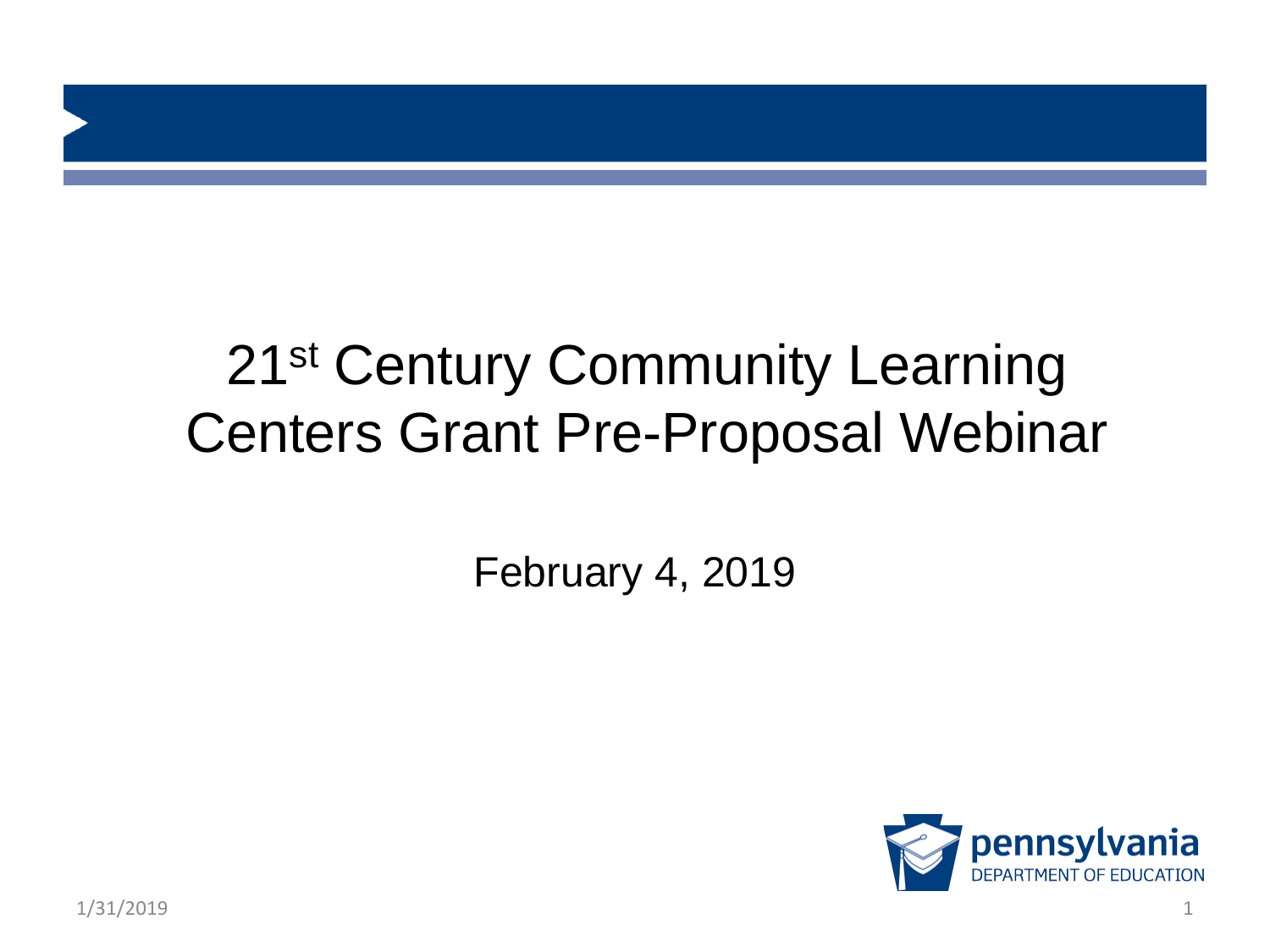### Table of Contents

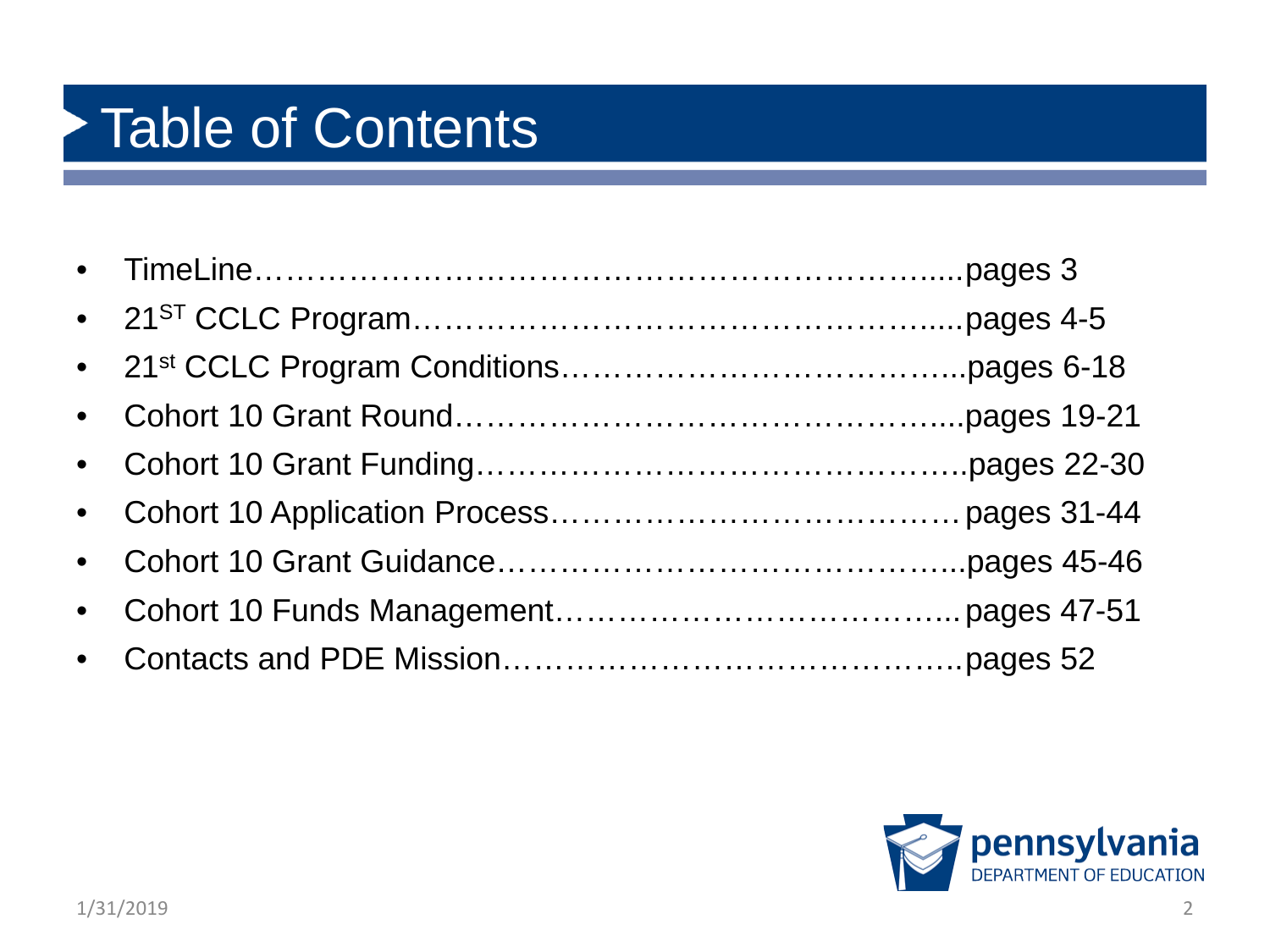### **TimeLine**

- Cohort 10 Released date Monday, January 28, 2019
- Preproposal Webinar Monday, February 4, 2019
- Notice of Intent to Apply due Friday, February 8, 2019
- RFA Questions must be emailed to: **[RA-21stCCLC@pa.gov](mailto:RA-21stCCLC@pa.gov)** before noon Friday, March 1, 2019.
- Grant Applications due by noon on Tuesday, March 5, 2019
- Peer Review Monday, April 8 to Friday, April 11, 2019

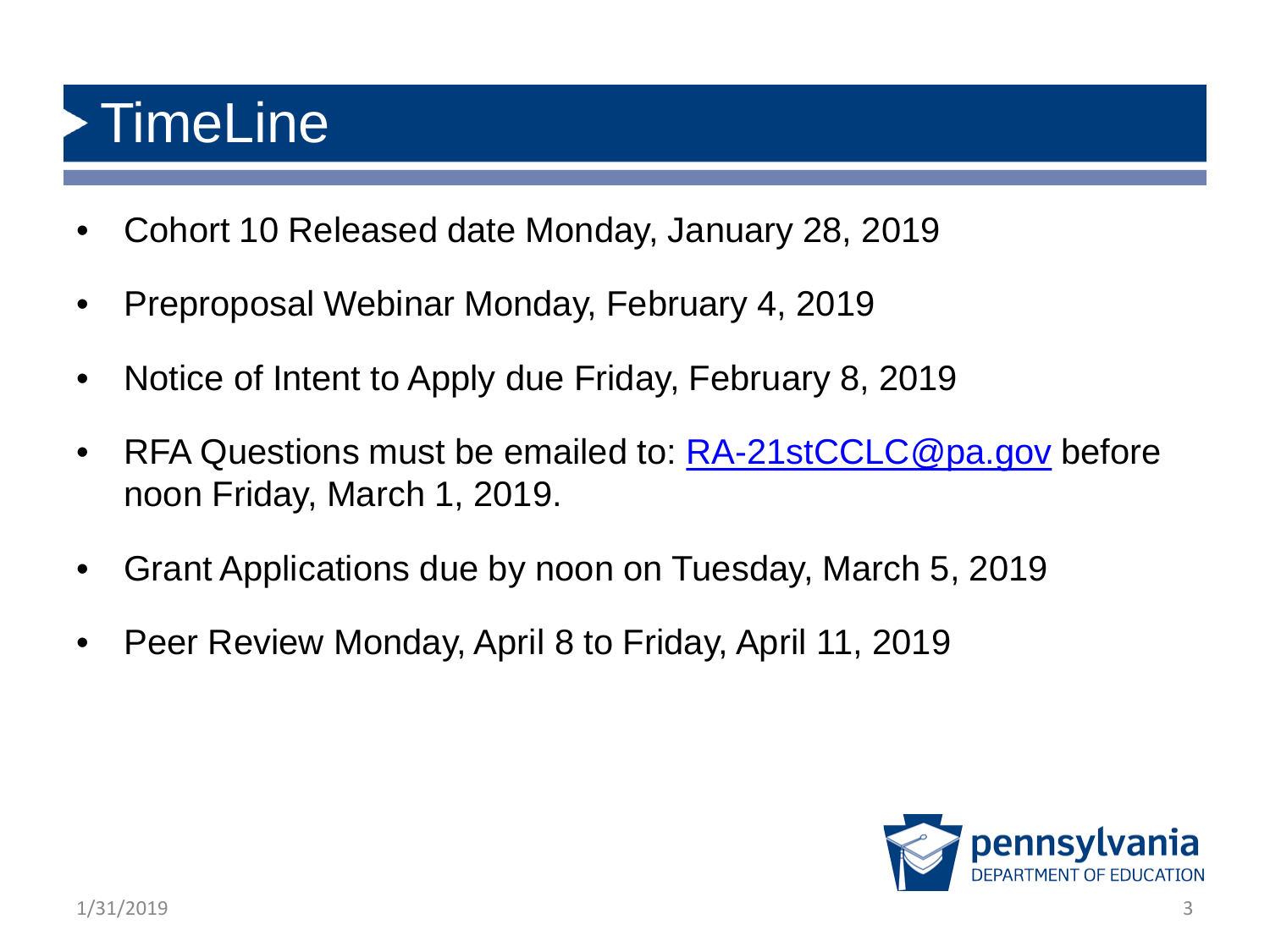# 21<sup>st</sup> CCLC Program

#### Purpose

To provide opportunities to establish or expand activities in community learning center that:

- 1. provide academic enrichment, including tutorial services to help students, particularly students who attend low-performing schools, to meet the challenging state academic standards
- 2. offer students a broad array of additional services, programs and activities
- 3. offer families of students served by community learning centers opportunities for active and meaningful engagement in their children's education, including opportunities for literacy and related educational development

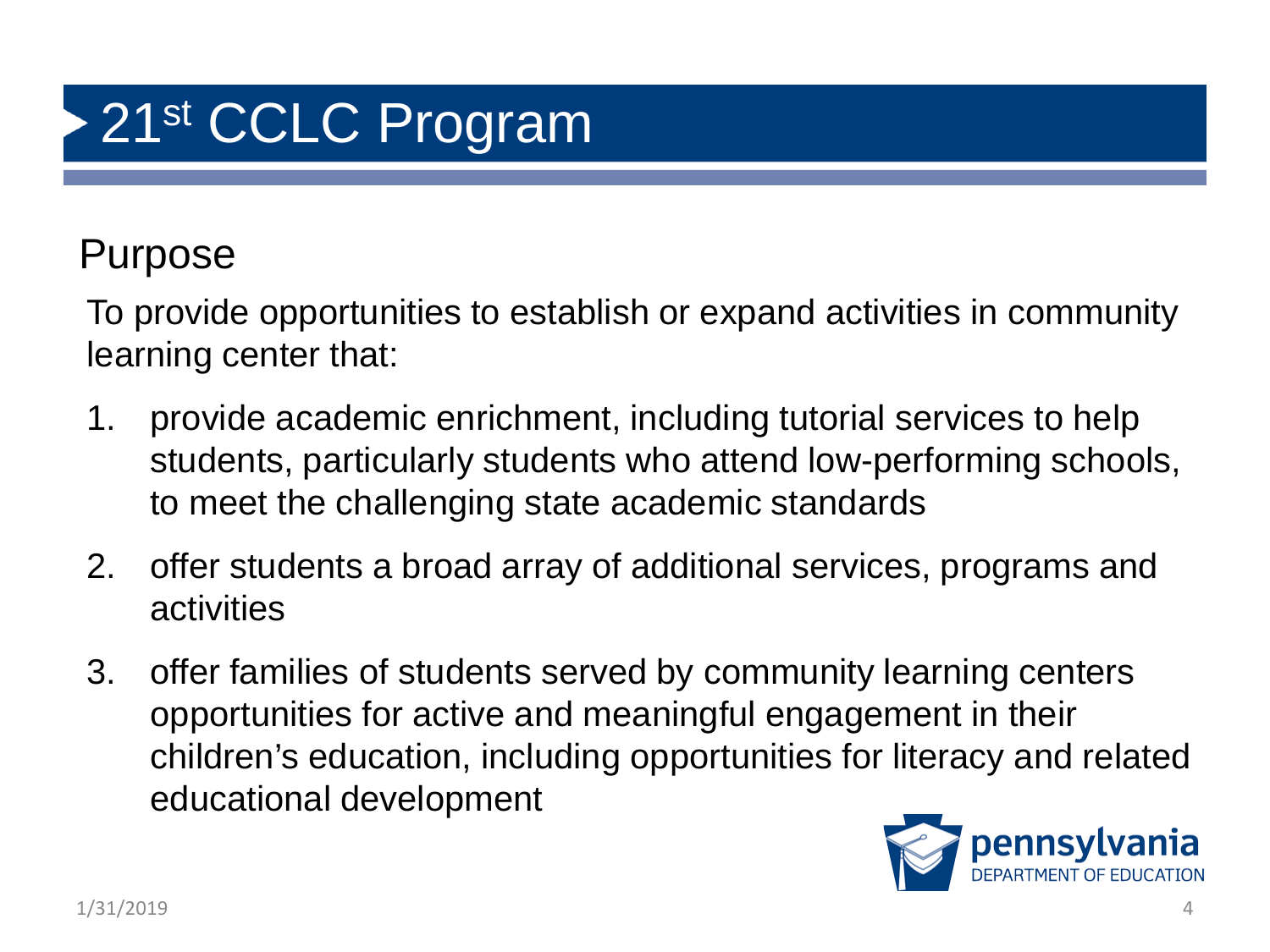# 21<sup>st</sup> CCLC Program

#### Purpose Examples

- Academic enrichment
- Tutorial services
- Youth development activities
- Service learning
- Nutrition and health education
- Drug and violence prevention programs
- Counseling programs
- Arts
- Music
- Physical fitness and wellness program
- Technology education programs
- Financial literacy programs
- Environmental literacy programs
- Math
- **Science**
- Programs tied to in-demand occupations
- Career and technical programs
- Internship or apprenticeship programs
- Parental engagement
- **Family literacy**
- Family educational development

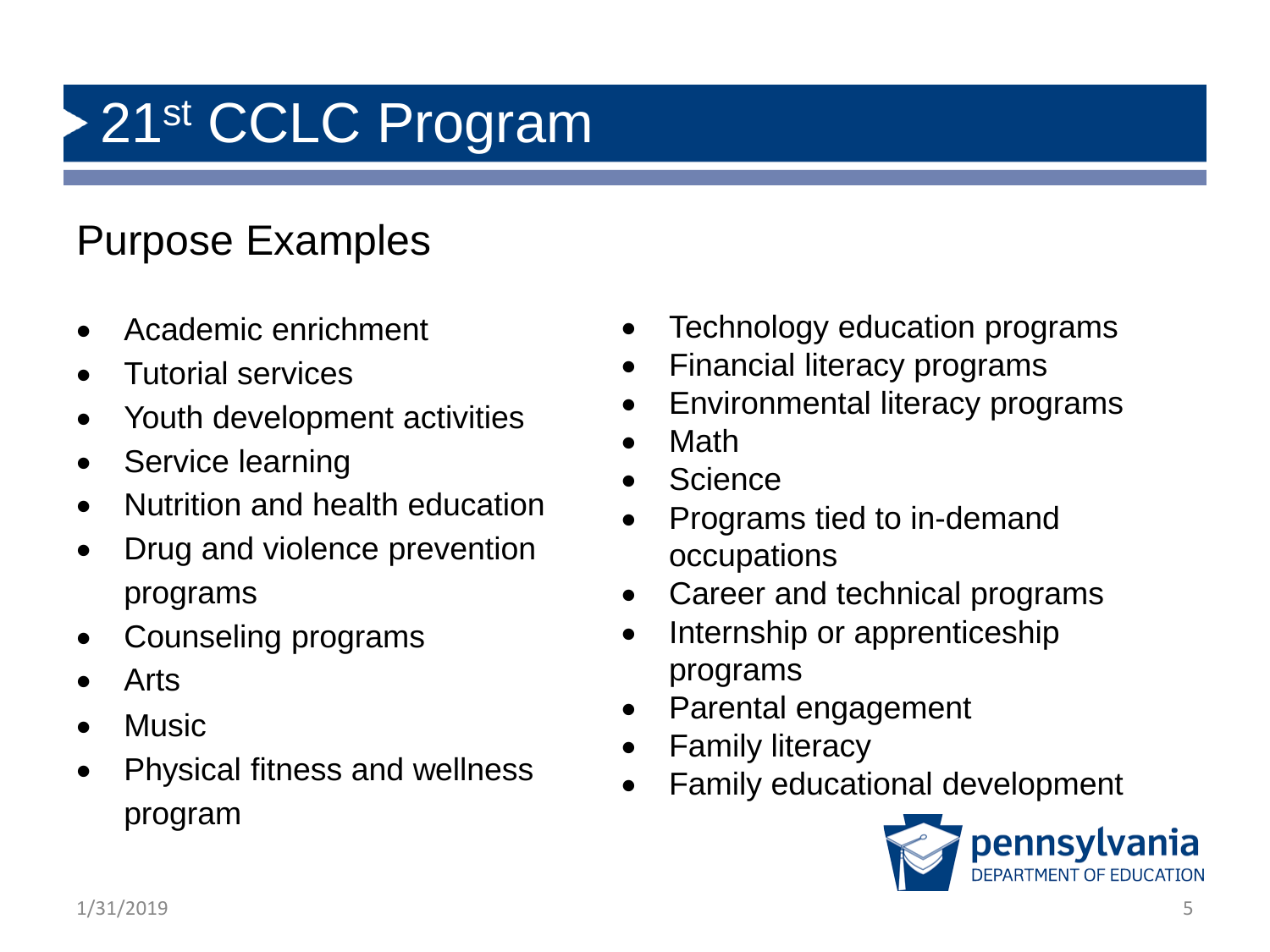#### Eligible Participants

- Public and private/non-public school students,
- Pre-kindergarten through grade 12
- Target the ages/grades deemed to be at greatest risk and those students who are academically below proficiency
- Adult family members of students participating in the Community Learning Center must also be served through educational activities that are appropriate for adults

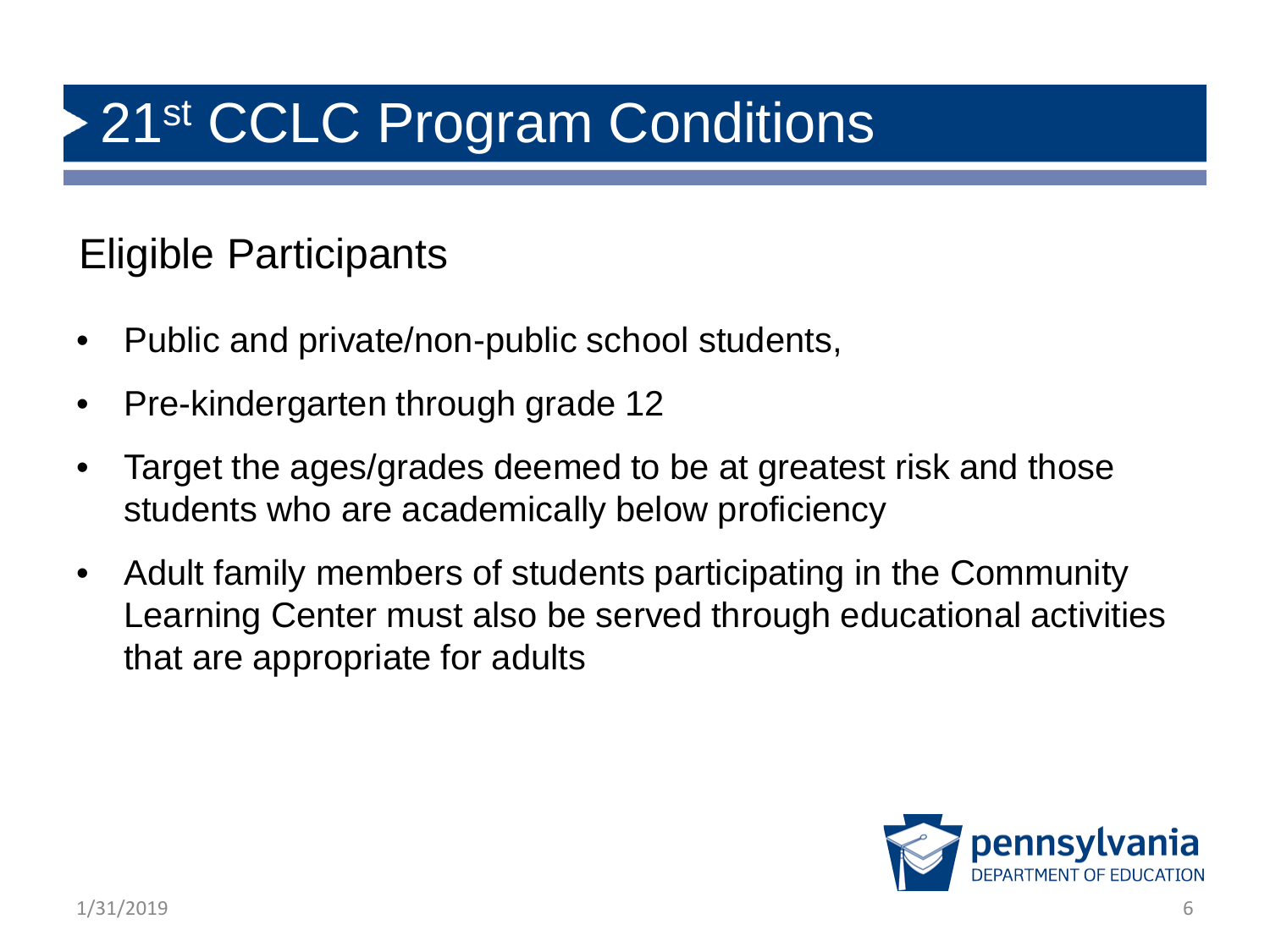Evidence Based Programs

- Engage in timely and meaningful consultation with a broad range of stakeholders
- Examine relevant data
- Determine the most pressing needs of students, schools, and/or educators and the potential root causes of those needs
- Select afterschool interventions supported by higher levels of evidence as these methods are more likely to produce the desired student outcomes

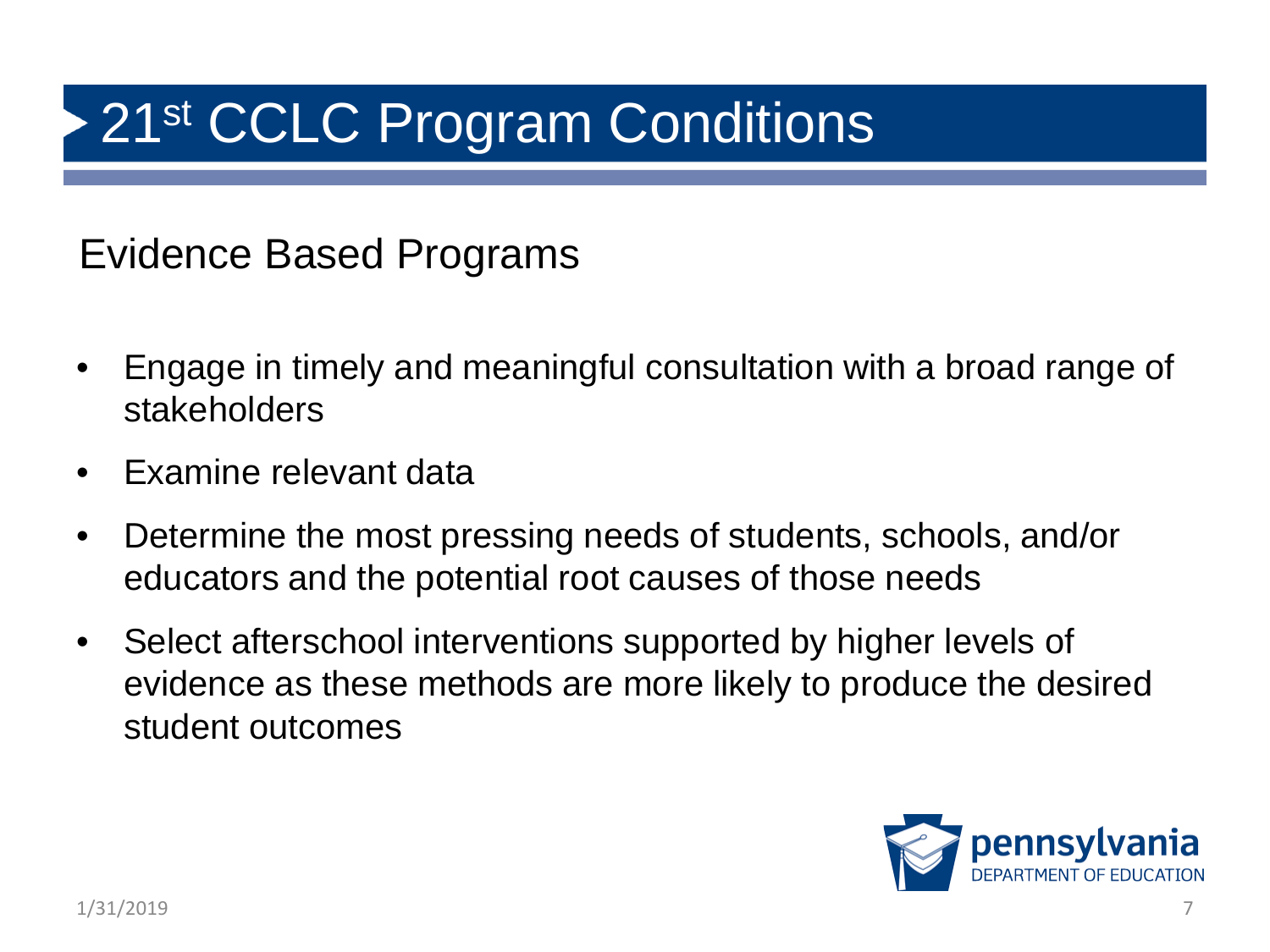#### Equitable Participation

- Send Certification of Non-Public Involvement form to non-public schools within the attendance area
- Obtain signatures from the appropriate non-public official
- Provide a return date for the forms
- Mail all non-public forms with your 21<sup>st</sup> CCLC paper application using the directions with the 21<sup>st</sup> Cohort 10 Grant Paper Application and Instructions for 2019-24 document
- Provide four copies and one original of each form
- Charter schools need not complete this Certification of Non-Public Involvement form

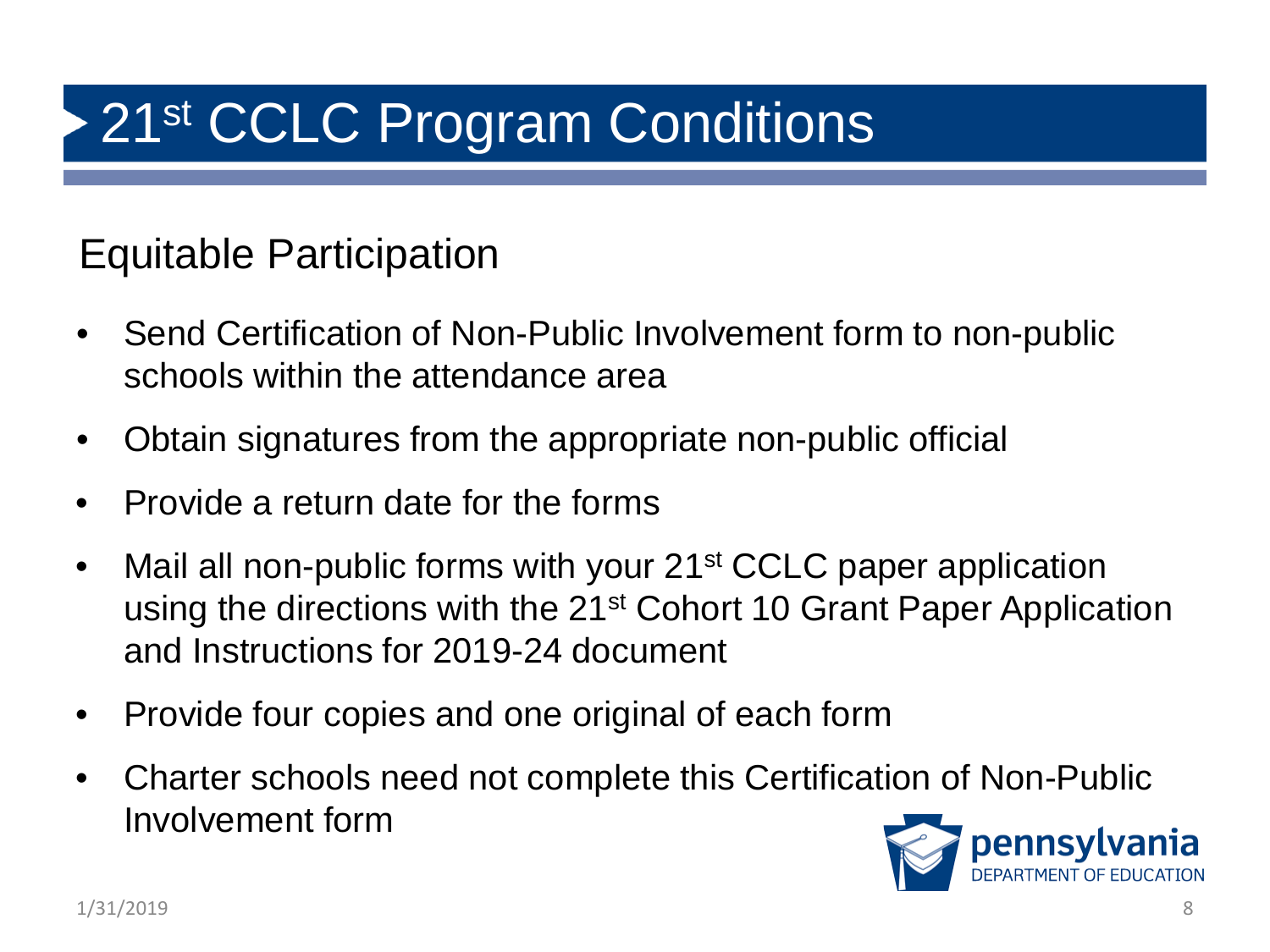#### **Partnerships**

- Applicants must clearly detail their focus on student academic improvement and high-quality resiliency-based programming that involves strong public and private sector collaboration and partnerships.
- Community-based organizations partnering with local districts, private and non-public schools will be limited to a maximum of six annual awards per lead agency to provide services through partnerships with local districts, private and non-public schools.

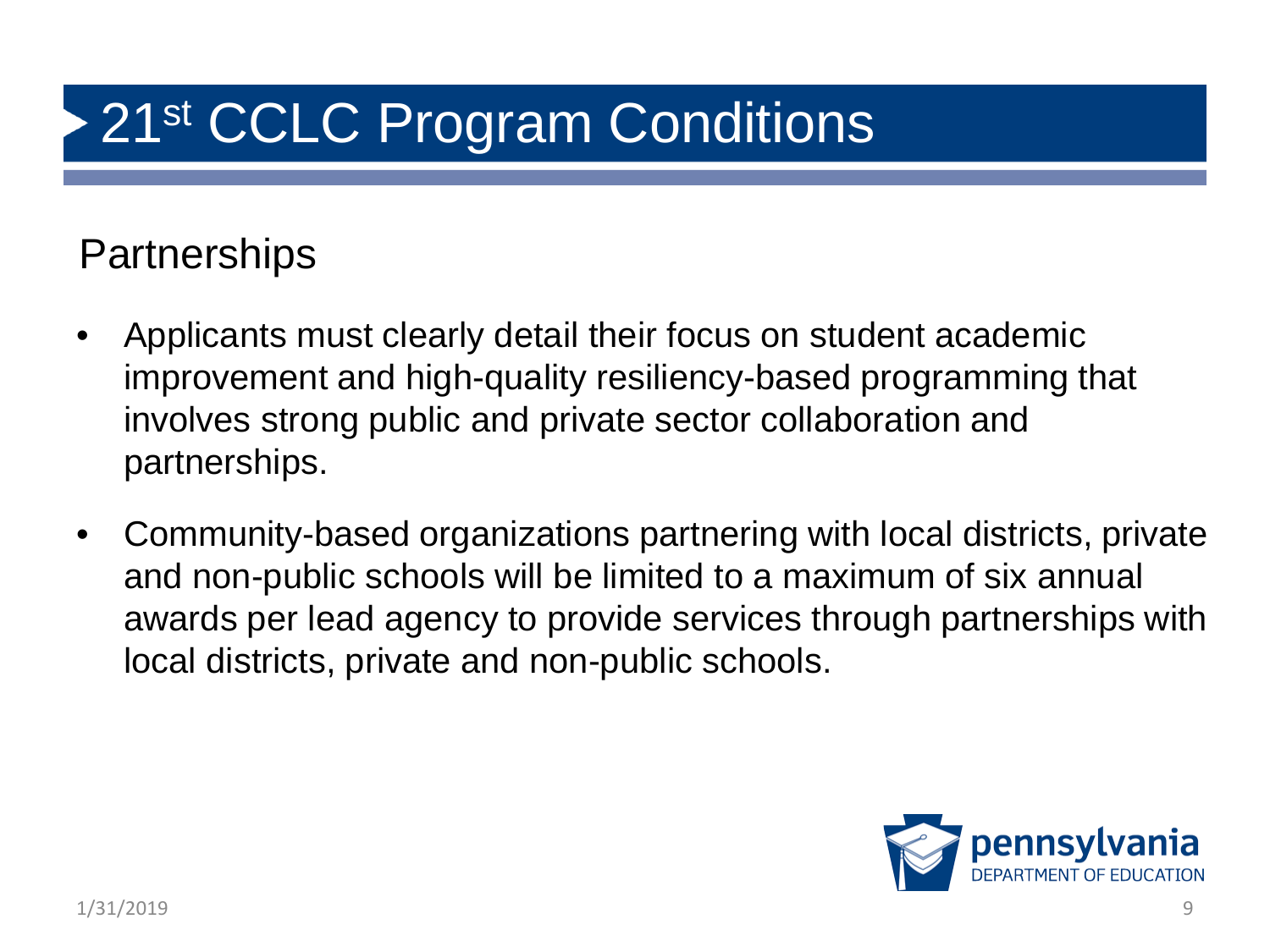#### Academic Enrichment

- Capture and build on children's academic strengths and needs
- Use authentic resource materials
- Provide technology/computer education
- Employ innovative instructional strategies such as service learning, small group and intergenerational tutoring
- Academic efforts should be coordinated with local curricula and assessments
- Budget a minimum of 50 percent of the annual award on academic enrichment activities

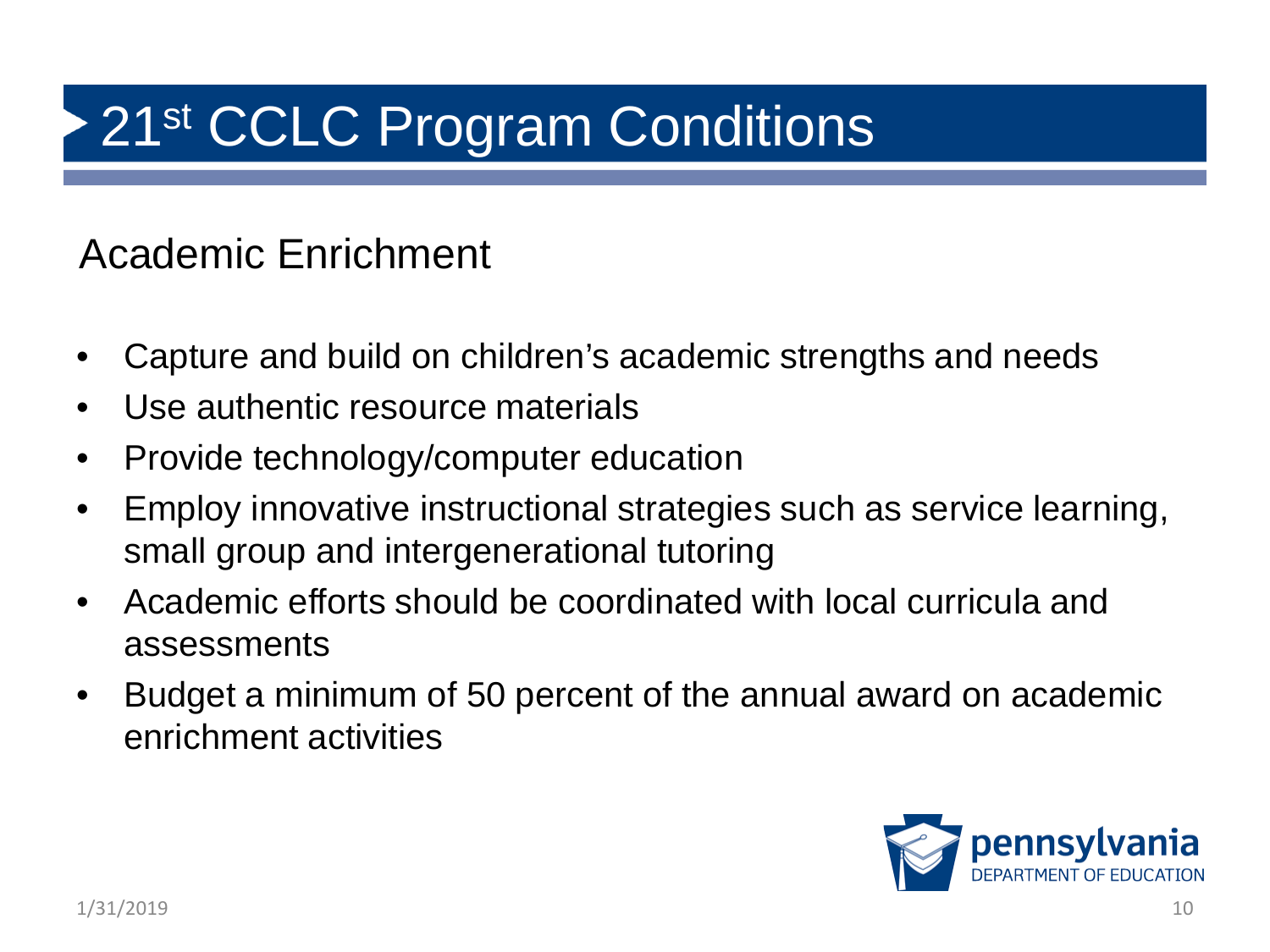#### Family Engagement

- Must include opportunities for parental involvement and family engagement activities
- Provide parent leadership, family literacy, and parent education programs for parents of regularly participating students
- Centers may host quarterly open house meetings
- Two parents may participate on the community focus group and attend regular meetings
- Budget a minimum of 1 percent on parental involvement and family engagement activities per program year

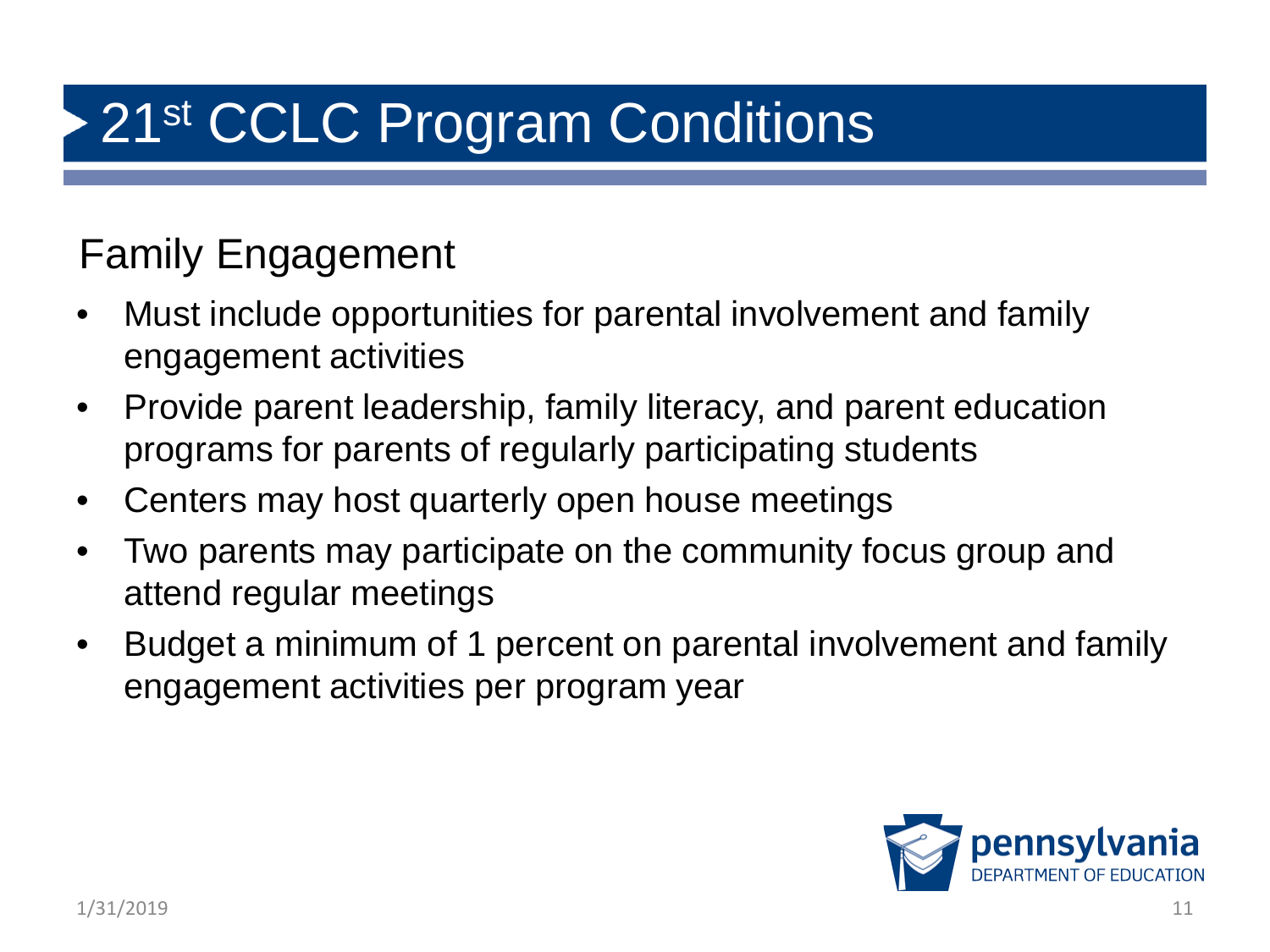#### Programming Hours

- Minimum of **12-20** hours of consistent programming each week during the school year
- Minimum of **36** weeks of afterschool programming per project year, not including summer programming
- Minimum of **16-30** summer hours per week
- Minimum of **four** weeks of summer programming (if proposing summer)
- Additional learning time will advance student academic achievement

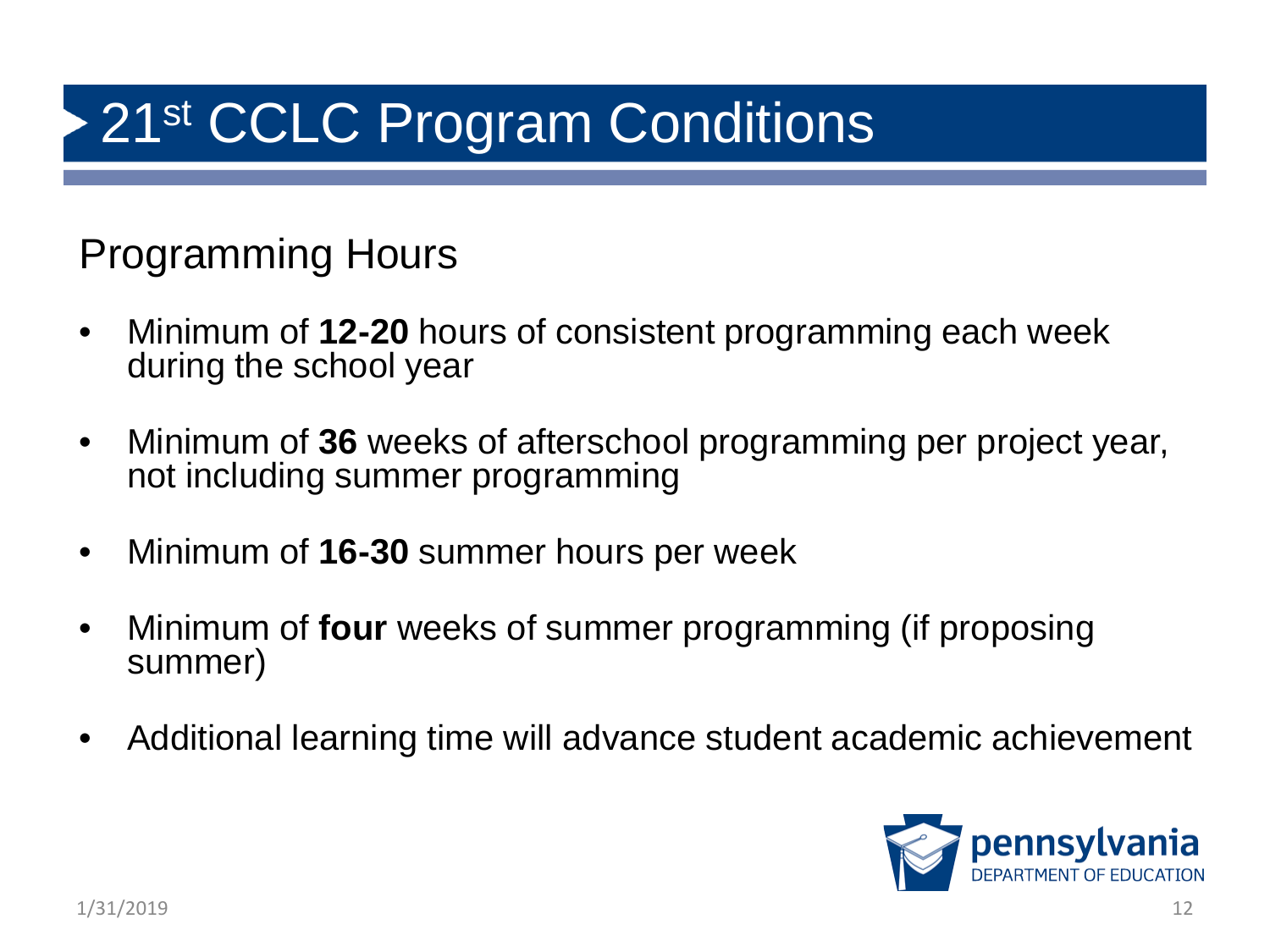National, State, and Regional Conferences

Grantees agree to send a minimum of two program representatives to the following during each program year of the grant:

- The United States Department of Education sponsored Summer Institute when offered during the contract period of the grant.
- One Pennsylvania state grantee meeting.
- The PDE sponsored Promising Practices Proven Strategies: Extended Learning Opportunities Conference in Pennsylvania.
- One approved and PDE sanctioned regional training related to the 21st CCLC program each program year

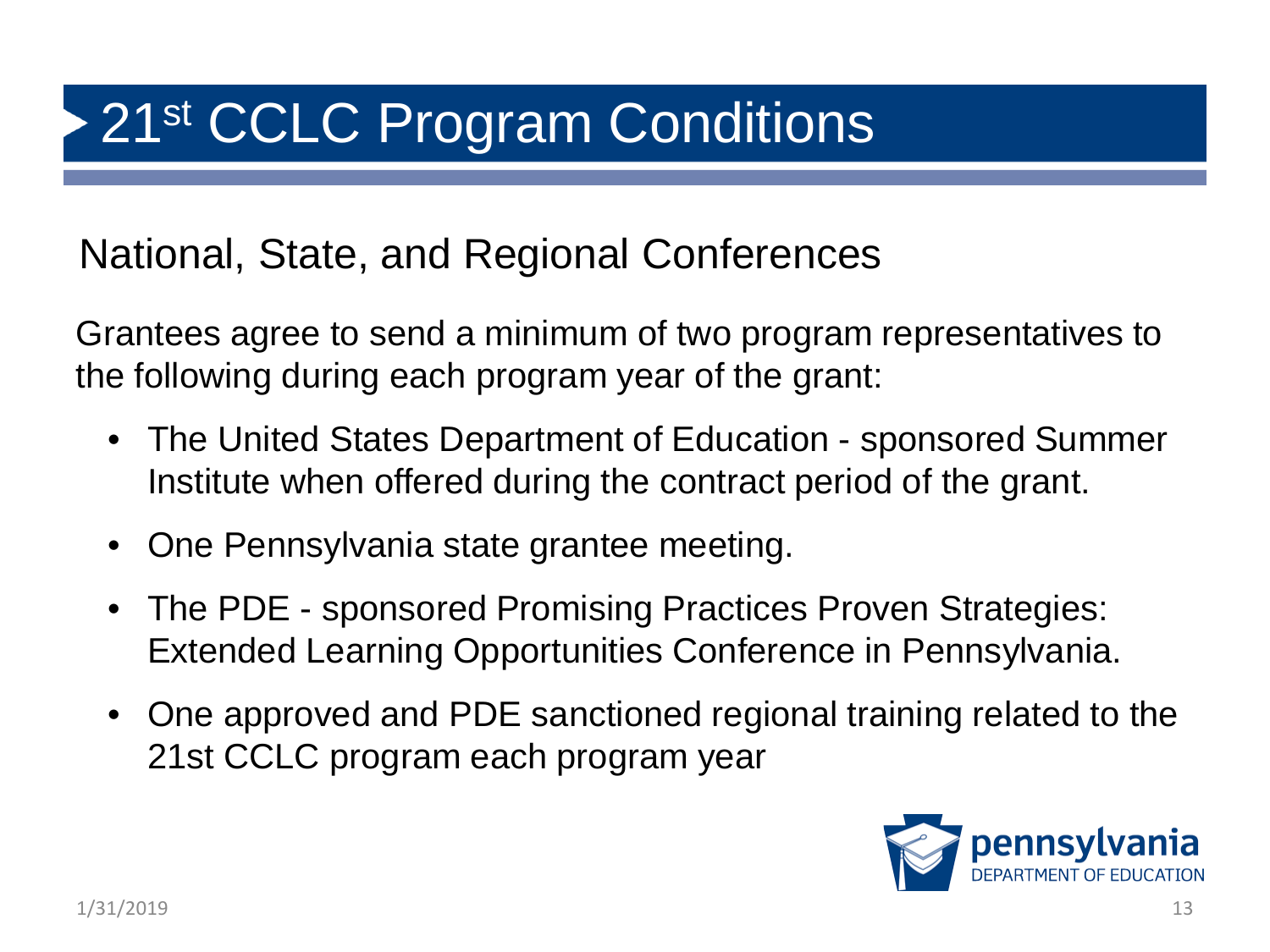### 21st CCLC Program Conditions

#### Evaluation

Grantees must:

- Conduct an **external,** local-level evaluation annually
- Allocate 5 to 8 percent of annual funds for the evaluation process and report
- Submit a local report to designee no later than July 31 of each year.
- Have an independent, third-party evaluator to conduct the external local level evaluation
- Describe:
	- data to be collected,
	- types of data,
	- designs and methods to be used,
- instruments to be developed and when,
- how the data will be analyzed,
- when reports of results and outcomes will become available, how information will be used by the program pennsylvania

DEPARTMENT OF EDUCATION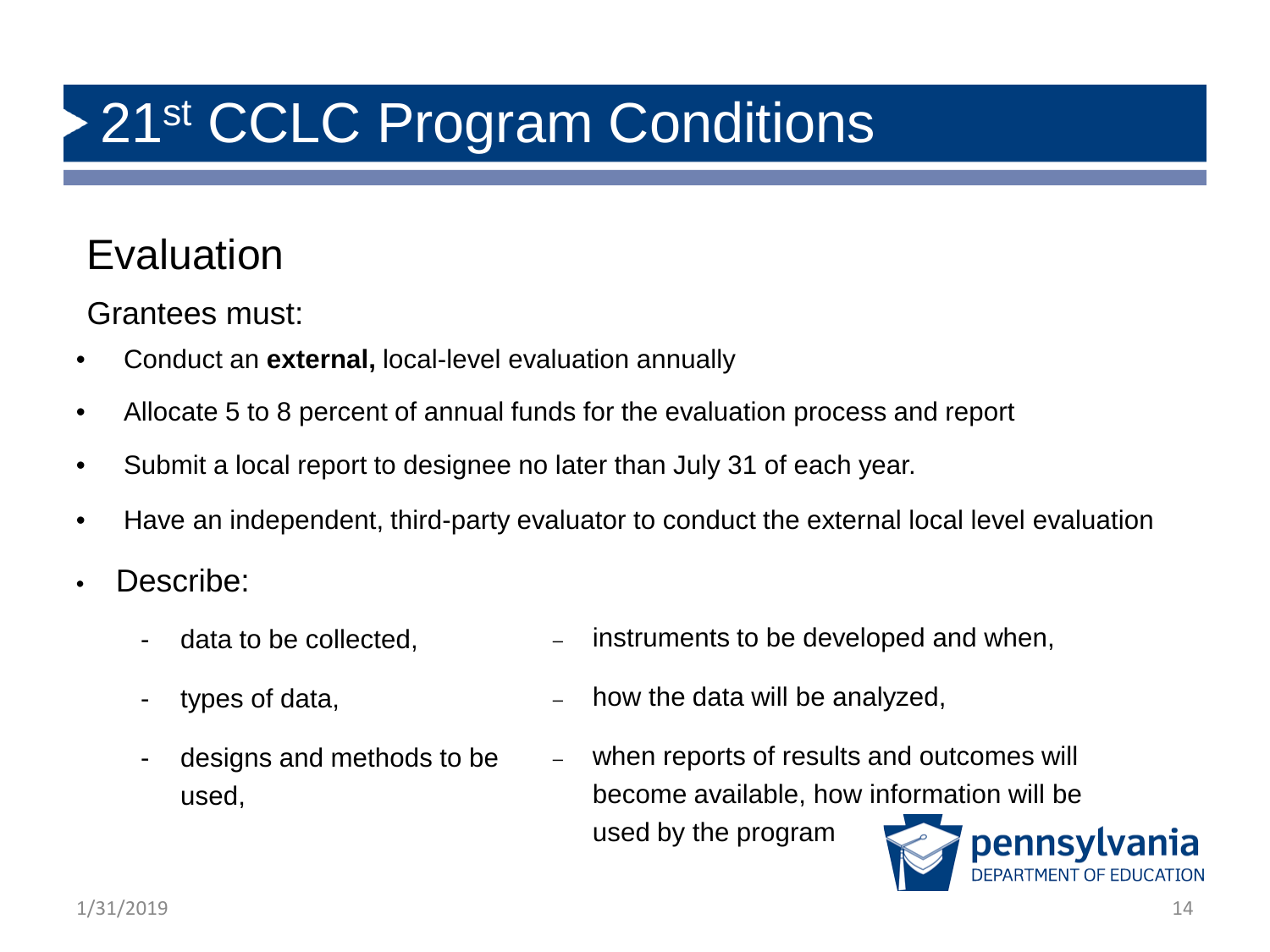#### Multi – Year Program Design Form

- Indicators shaded in red in the RFA are defined at the federal level through the Government Performance and Results Act (GPRA)
- All grantees will be held to the GPRA measures/targets that apply to the grade levels the program will serve
- Select any other indicators that apply to your program and represent annual change, **not** cumulative change over multiple years
- For each GPRA indicator selected, choose a performance target based on your needs assessment.
- Performance targets should be reasonable, yet challenging

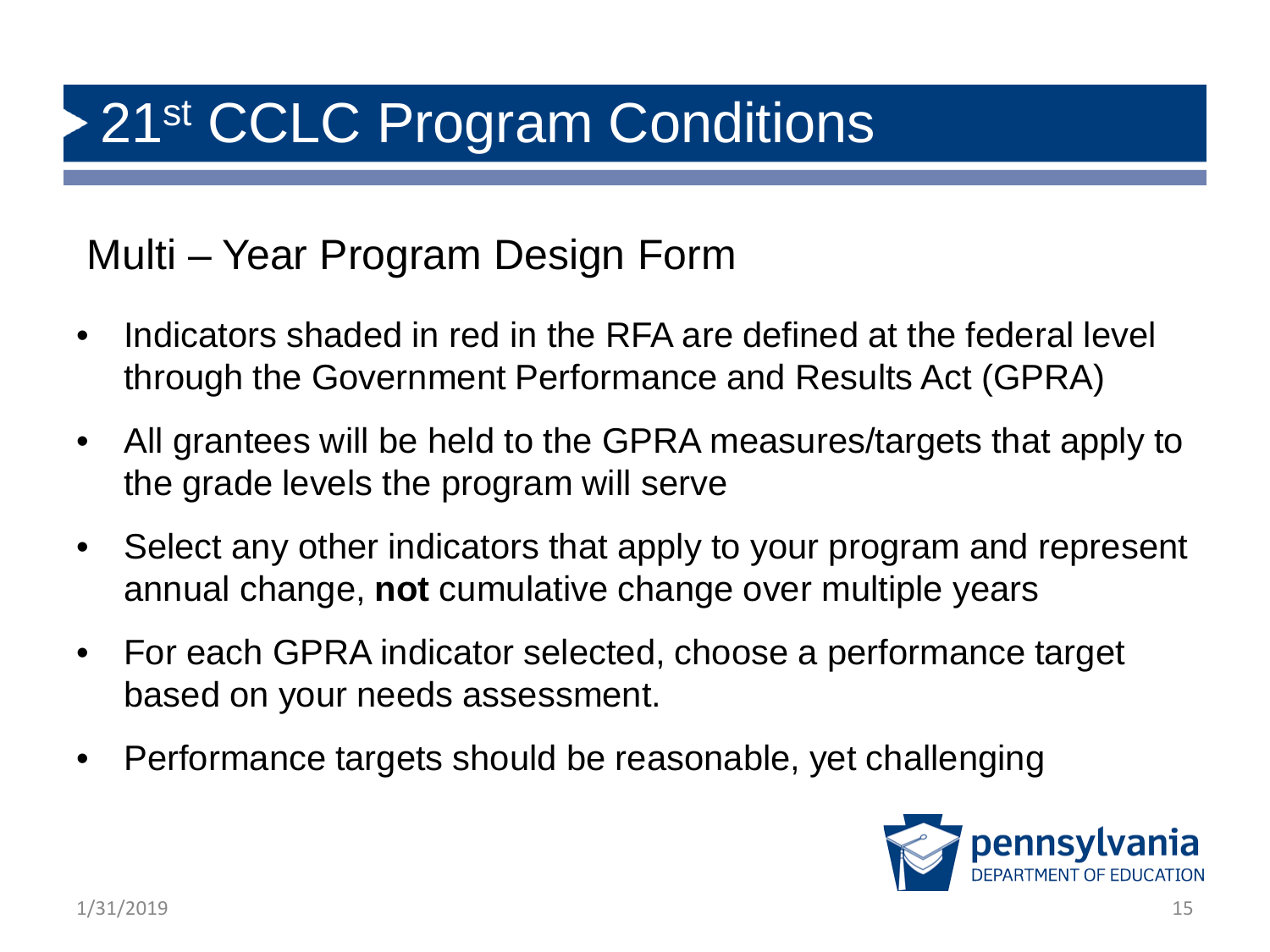#### Required Program Descriptions

- Activities to be funded
- **Transportation**
- Dissemination of information
- Anticipated results
- Coordination of federal, state and local programs
- How the program will meet the principles of effectiveness
- **Partnerships**
- Evaluation of community needs and available resources
- Eligible organization's experience and use of qualified seniors

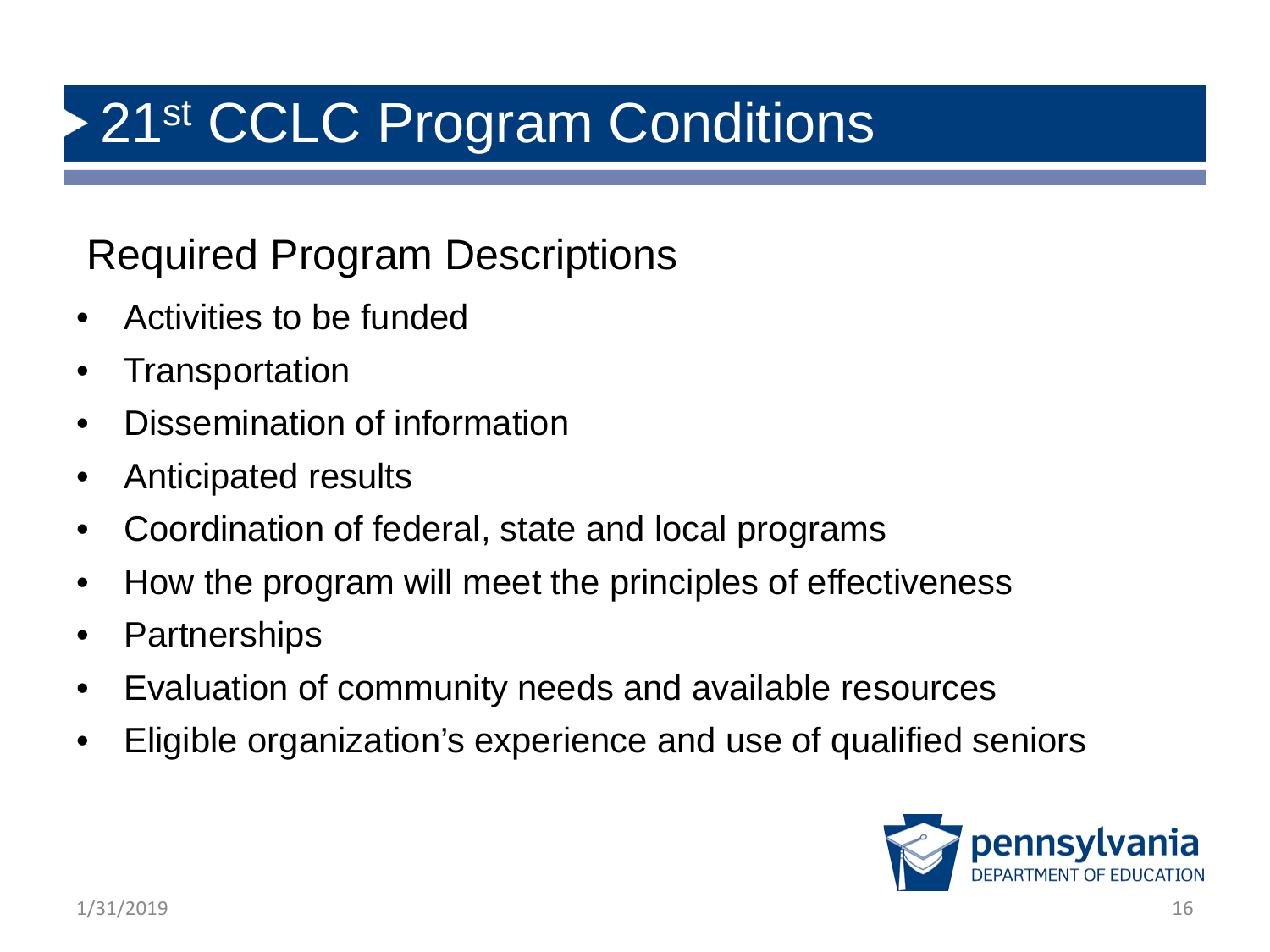#### Additional Program Requirements

- Maintain 85 percent of their proposed student attendance
- Submit all program and fiscal reports by the established due dates.
- Scan **and upload** monthly expense verification reports and supporting documentation
- Submit via U.S. mail a monthly expenditure report
- Submit quarterly program status reports
- Establish a local 21st CCLC focus group
- Equipment and Residual Supplies Forms
- **Clearances**
- Written Emergency Readiness Plan
- Professional Development Plan
- Sustainability Plan

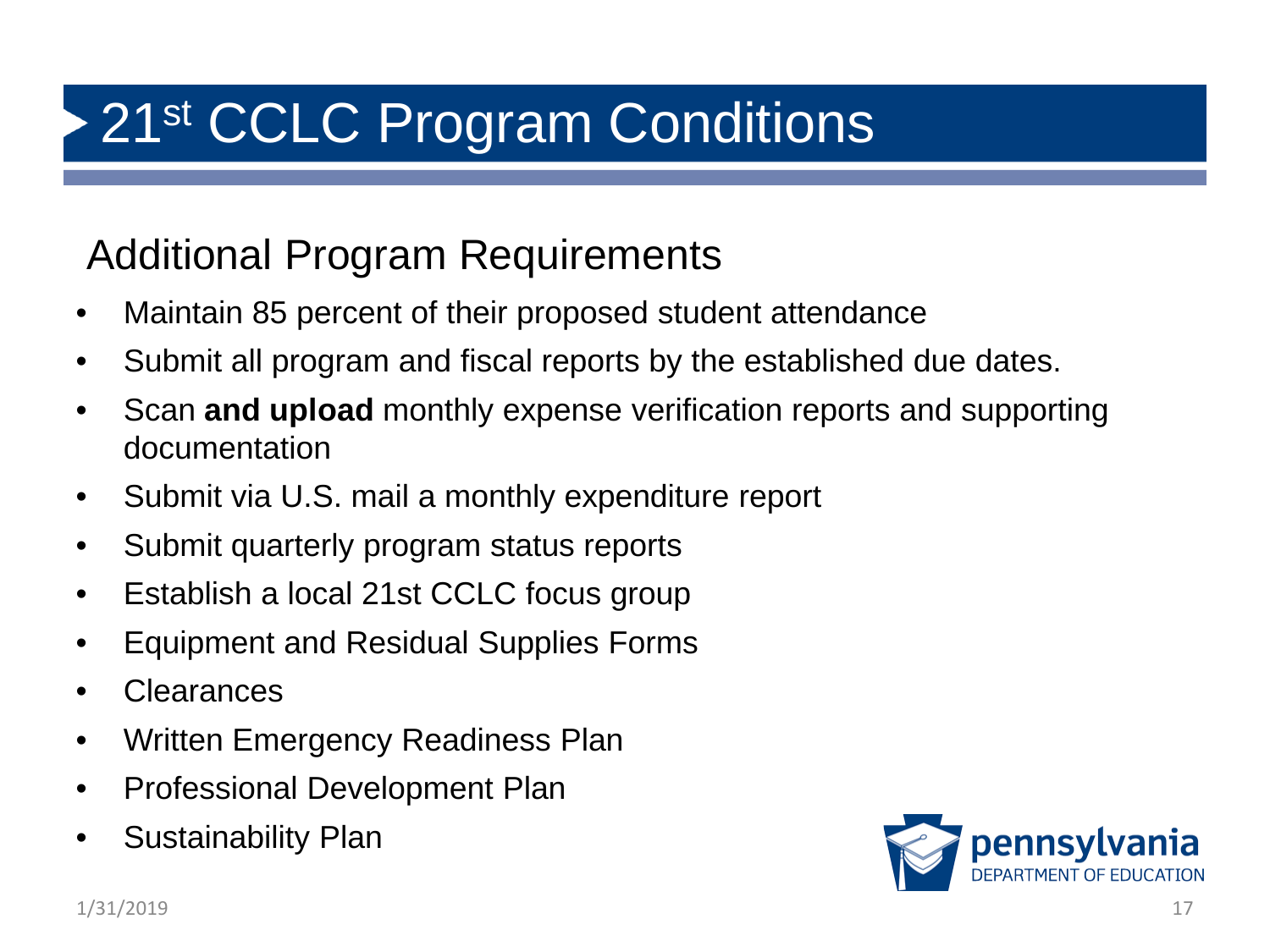#### Assurances

- Safe and easily accessible facility;
- Program was developed and will be carried out in active collaboration with the schools that the students attend;
- Program will primarily target students who attend schools eligible for Title I schoolwide programs and their families;
- Funds under the program will be used to increase the level of state, local and other non-federal funds that would, in the absence of these federal funds, be made available for authorized programs and activities, and will not supplant federal, state, local, or non-federal funds;
- Community was given notice of the applicant's intent to submit an application;
- Public availability and review of the application and any waiver request; and
- Preliminary plan for continuation of the center after federal funding ends.

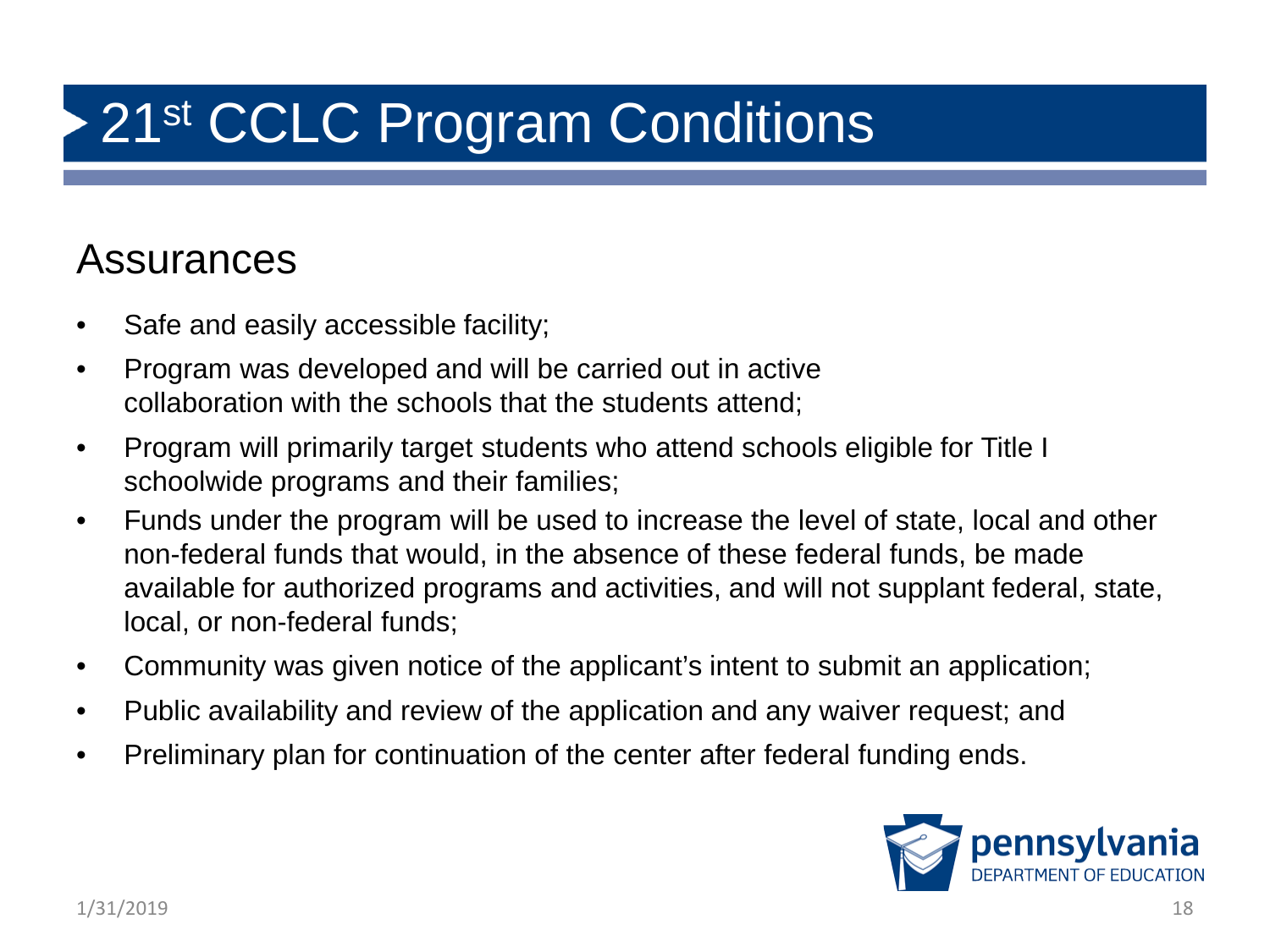# Cohort 10 Grant Round

#### **Changes**

- Grant Performance Period 5 Years
- Additional spending limits
- External organizations profile application and services
- Increased number of applications per school district per LEA or CBO
- Revised list of allowable activities
- Specific number of field trip requests
- SAM registration<https://uscontractorregistration.com/sam-registration/>
- Underserved geographic location priority separate grant release and peer review for Rural & Suburban/Urban

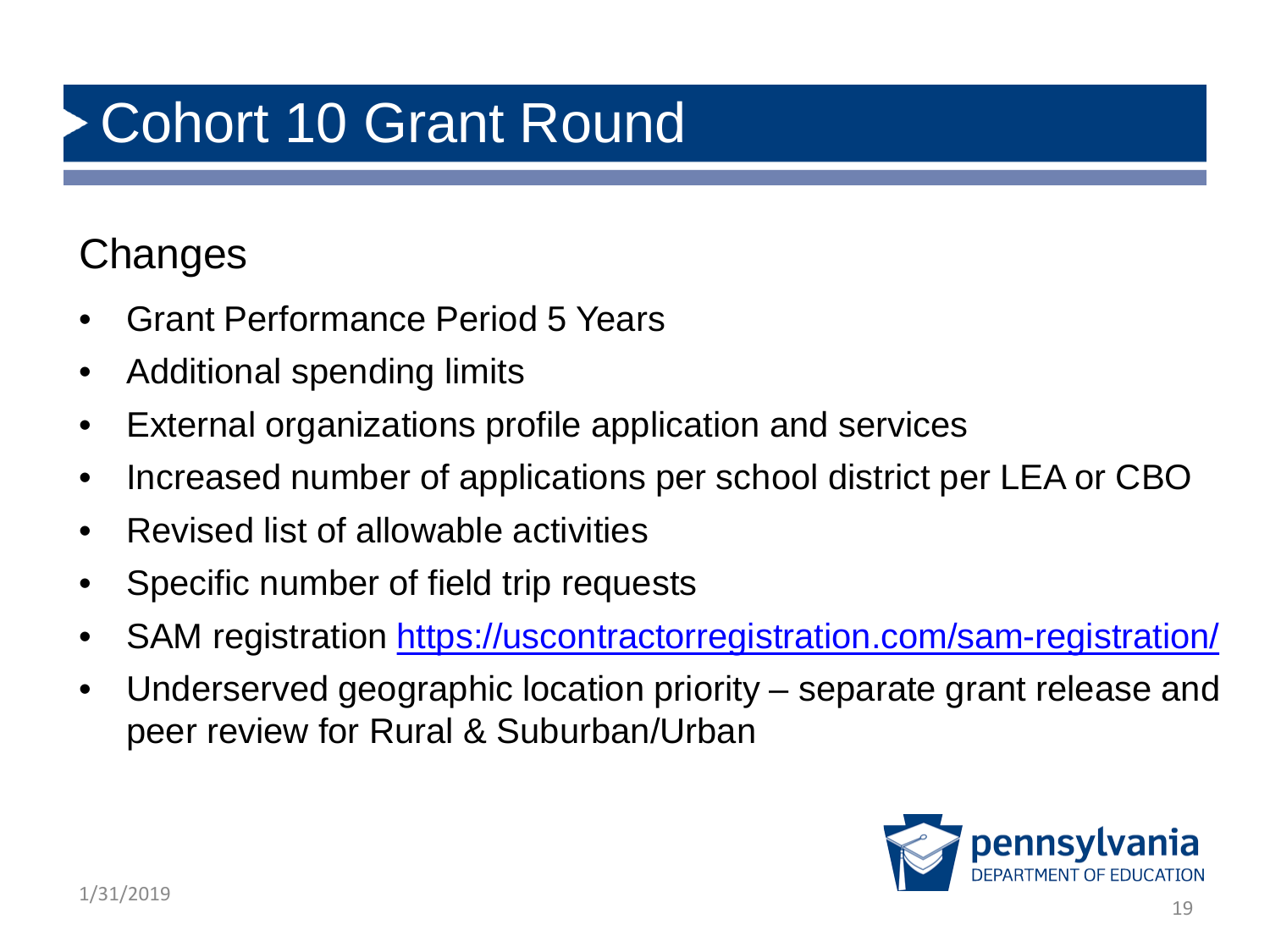# Cohort 10 Grant Round

#### Changes Continued for Competition **Rural**

- Underserved geographic location priority
- Amount of funding between \$75,000 \$600,000
- Approximate maximum per pupil cost of \$2,000-\$2,300
- Transportation is the largest consideration

#### **Suburban/Urban**

- Amount of funding between \$50,000 \$400,000
- Approximate maximum per pupil cost of \$1,200-\$1,500

No funds will be available for summer only Separate peer review **Suburban/Urban & Rural**

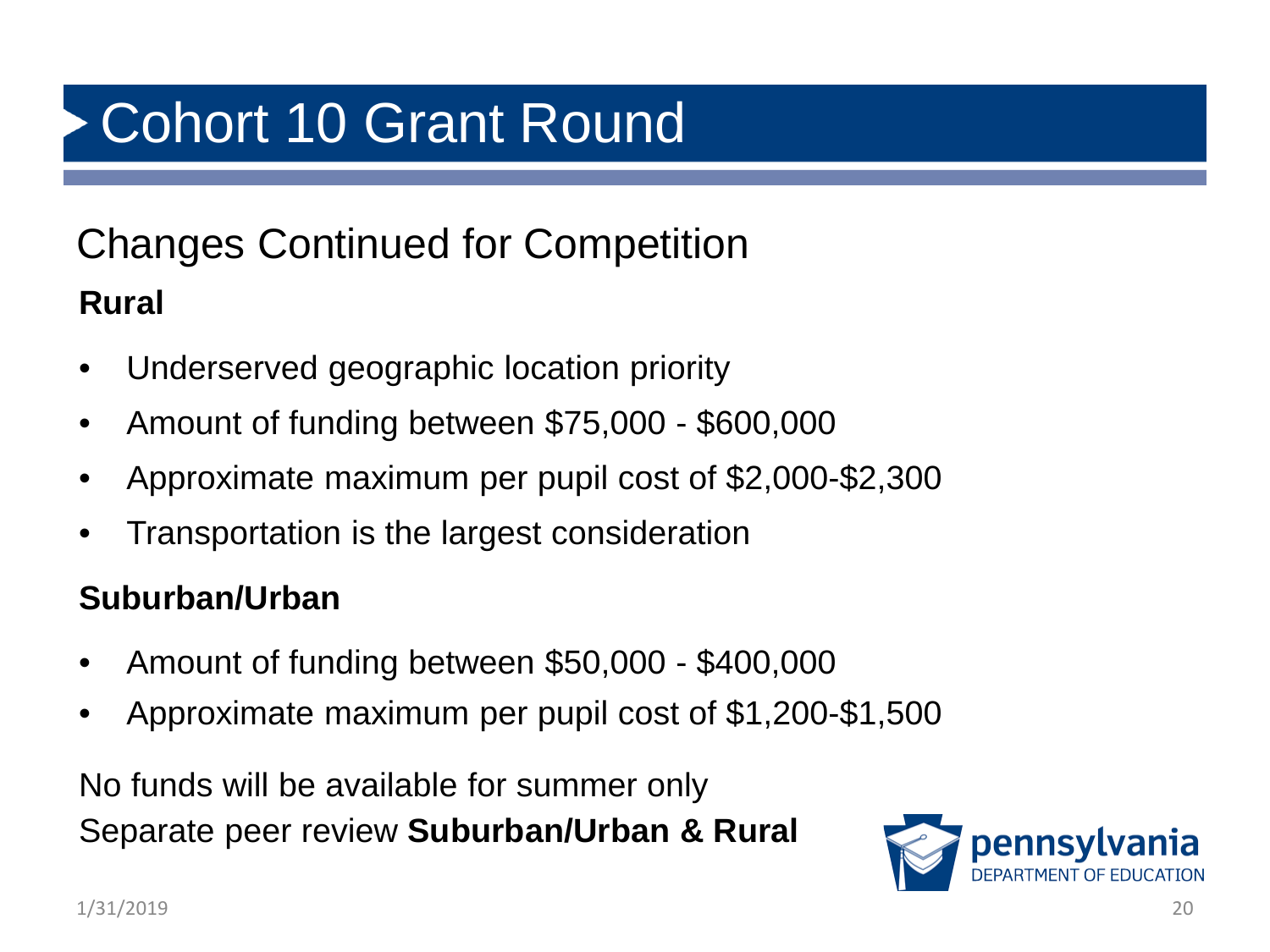### Cohort 10 Grant Round

#### Number of Applications

| <b>Number of Students in District</b> | <b>Maximum Number of Awarded Grants</b><br>to Schools in each District |
|---------------------------------------|------------------------------------------------------------------------|
| $0-1,000$                             | 1 grant application                                                    |
| 1,001-7,000                           | 2 grant applications                                                   |
| 7,001-30,000                          | 3 grant applications                                                   |
| 30,000-60,000                         | 4 grant applications                                                   |
| 60,000-90,000                         | 5 grant applications                                                   |
| 90,000-132,000                        | 6 grant applications                                                   |

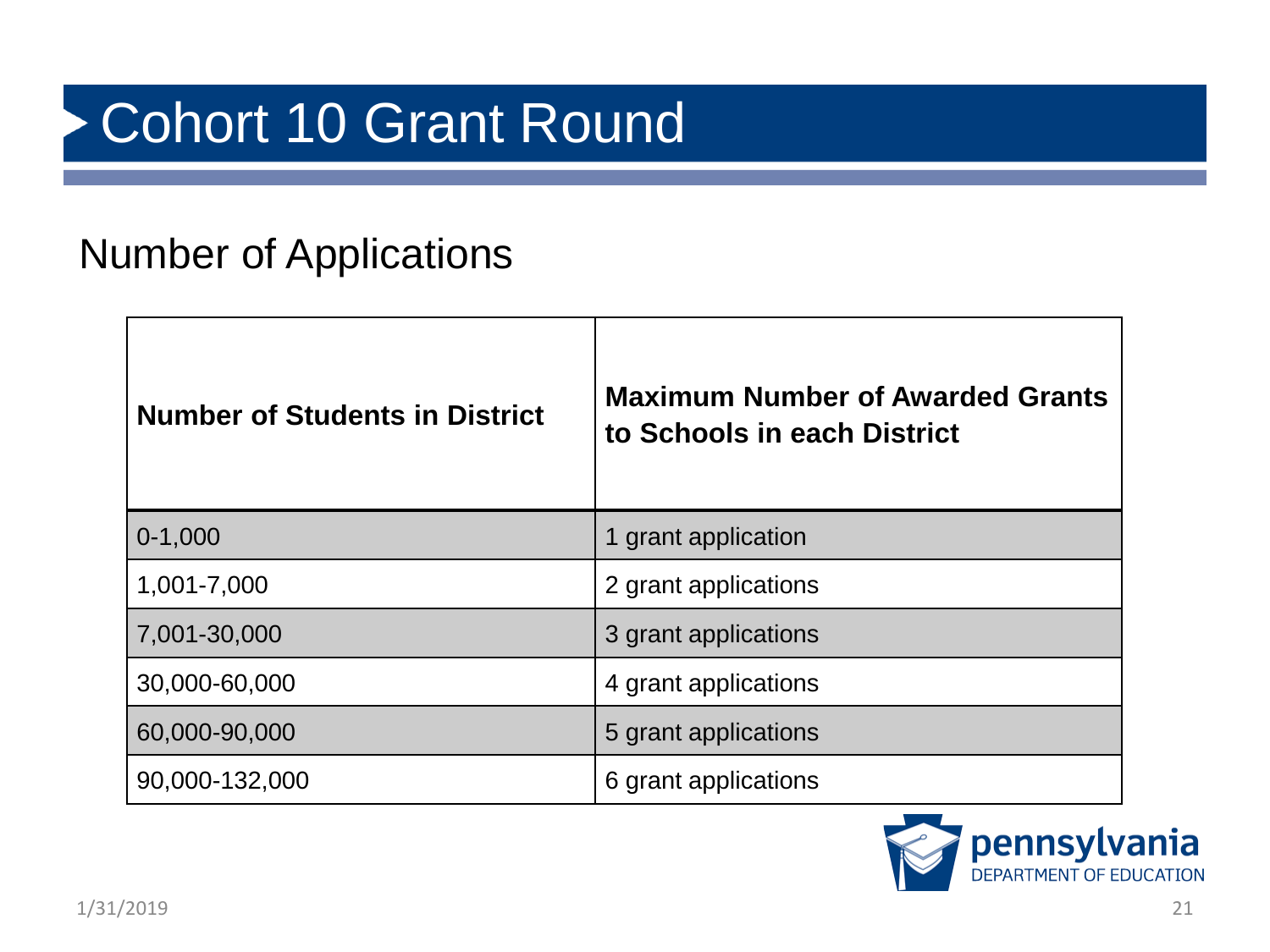Local Use of Funds

To be **allowable** under federal awards, costs must meet the following general criteria:

- Be **necessary** and **reasonable** for **proper and efficient performance** and administration of Federal awards.
- Be **consistent with policies, regulations, and procedures**  that apply uniformly to both Federal awards and other activities of the governmental unit.
- Be **adequately documented**.

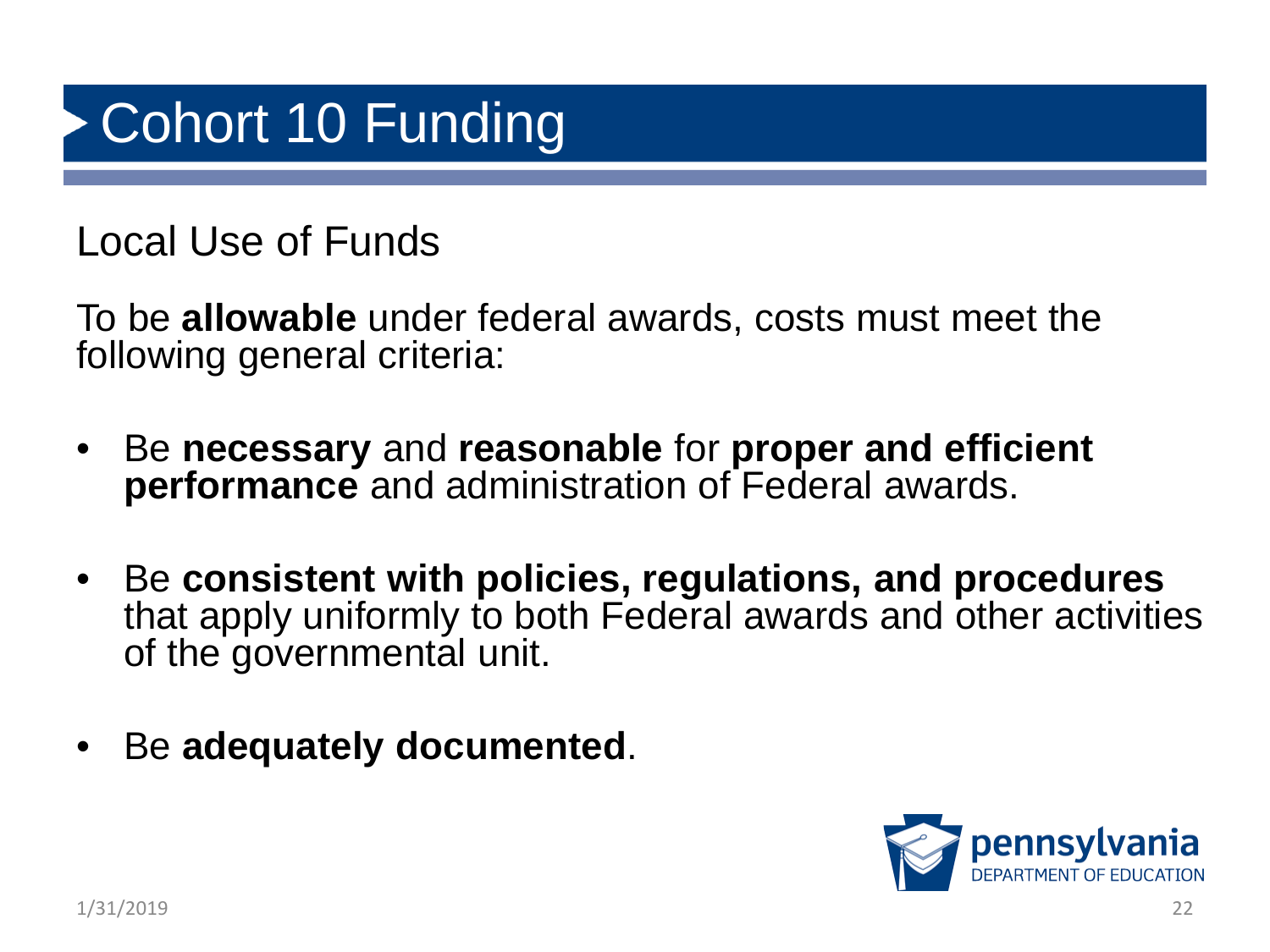#### Authorized Extended Learning Opportunities

An approved entity that receives an award from PDE under section 4204 may use program funds for a broad array of activities that:

- Advance Student academic achievement;
- Contain supports for student success (including before and afterschool, summer, Saturdays and holiday programming)
- Provide:
	- academic enrichment learning programs,
	- mentoring programs,
	- remedial education activities
	- tutoring services, that are aligned with:
		- The challenging state academic standards
		- Local academic standards
		- Local curricula that are designed to improve student academic achievement.

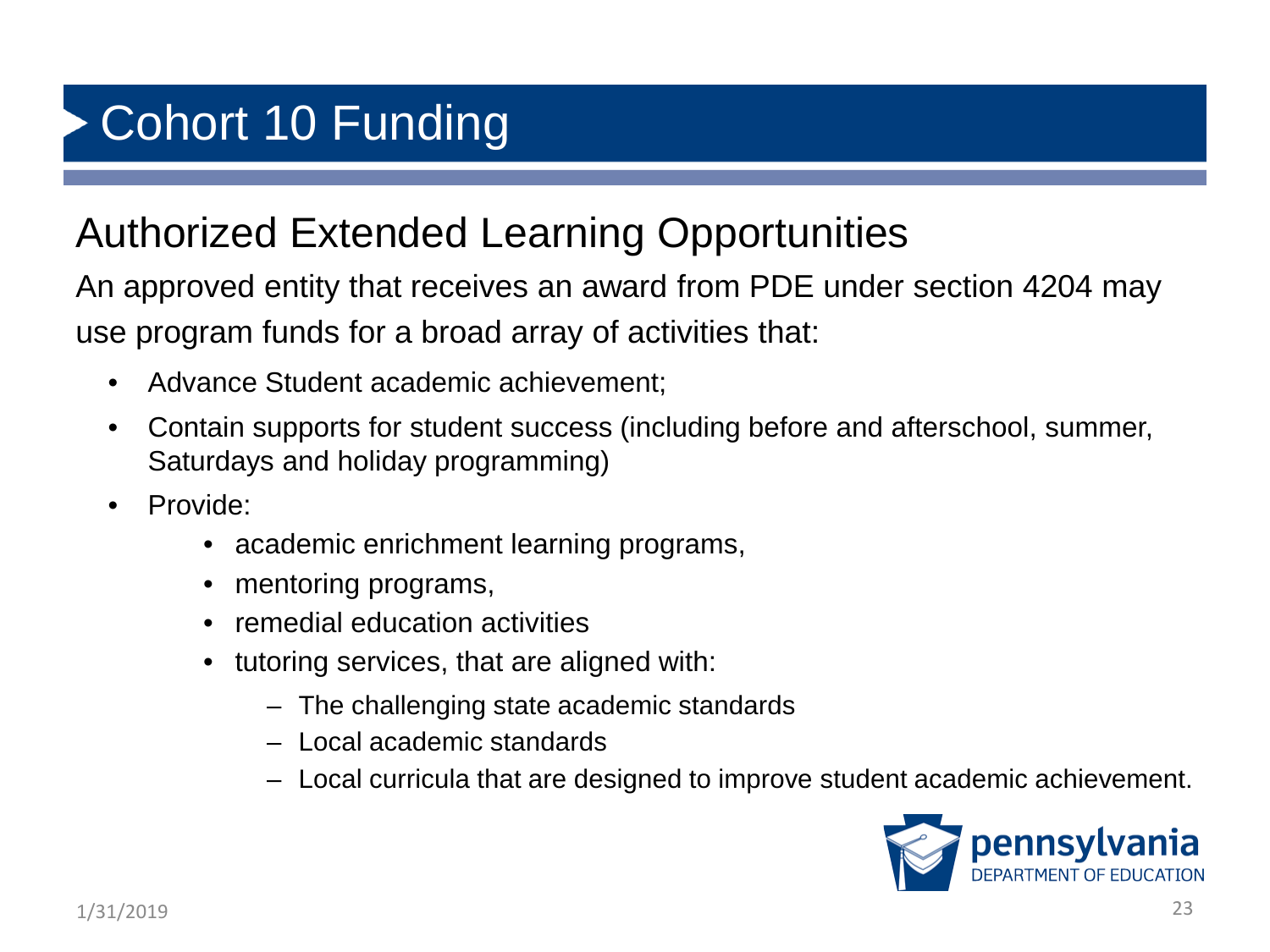#### Requests

- Dependent upon the range and extent of services
- No summer only applications
- Number of participants to be served and special needs demonstrated by the targeted student population
- Programs that propose both school year and summer programming
- No match required
- Written sustainability plan in place

-Examples: leverage additional funds from public and private sources, in-kind services, other grants

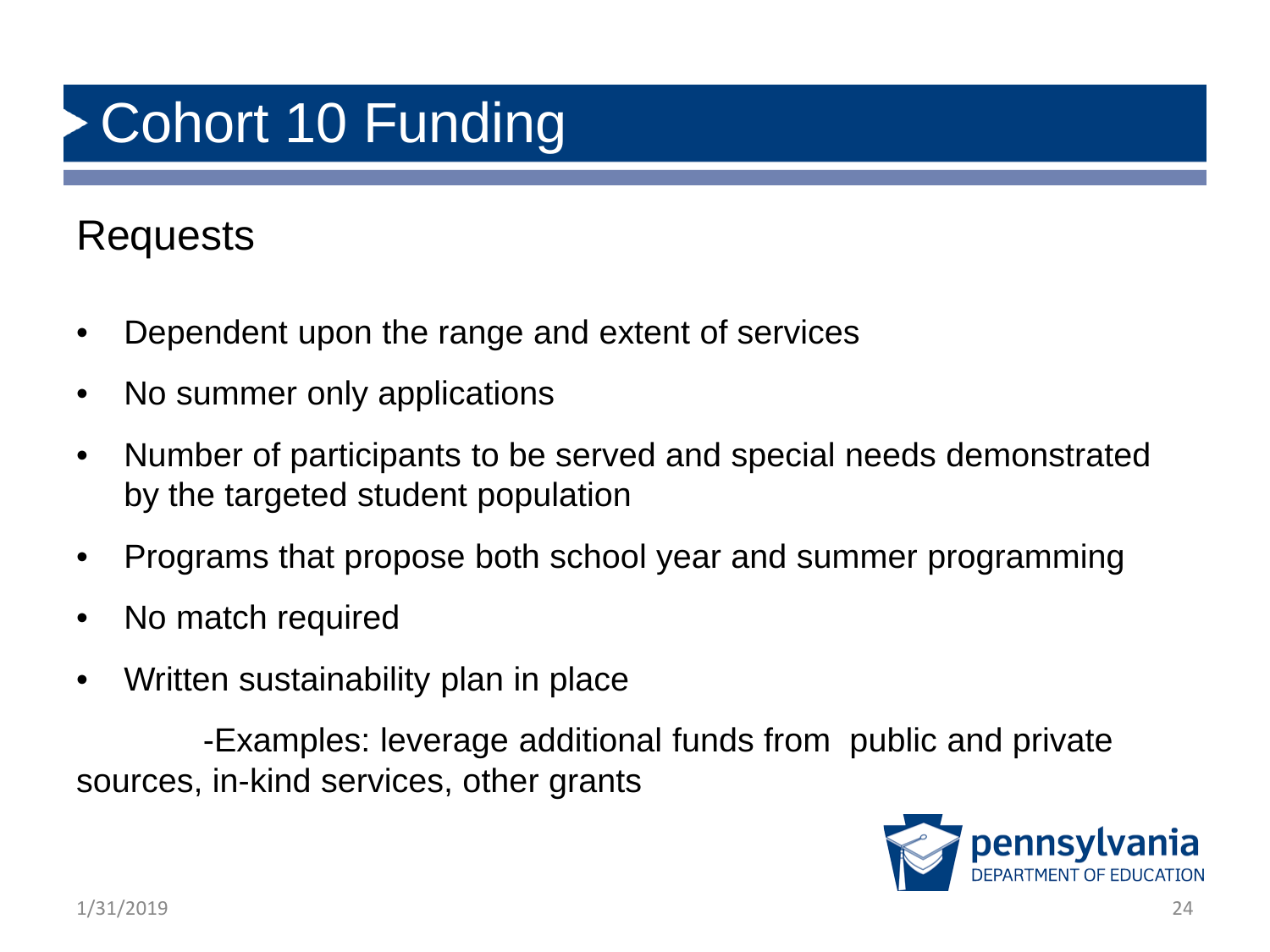#### Five Year Funding

#### Period of Performance July 1, 2019 through June 30, 2024

- 
- 
- 
- 
- Period of Availability for Year Five: July 1, 2023 through June 30, 2024

• Period of Availability for Year One: July 1, 2019 through June 30, 2020 • Period of Availability for Year Two: July 1, 2020 through June 30, 2021 • Period of Availability for Year Three: July 1, 2021 through June 30, 2022 • Period of Availability for Year Four: July 1, 2022 through June 30, 2023

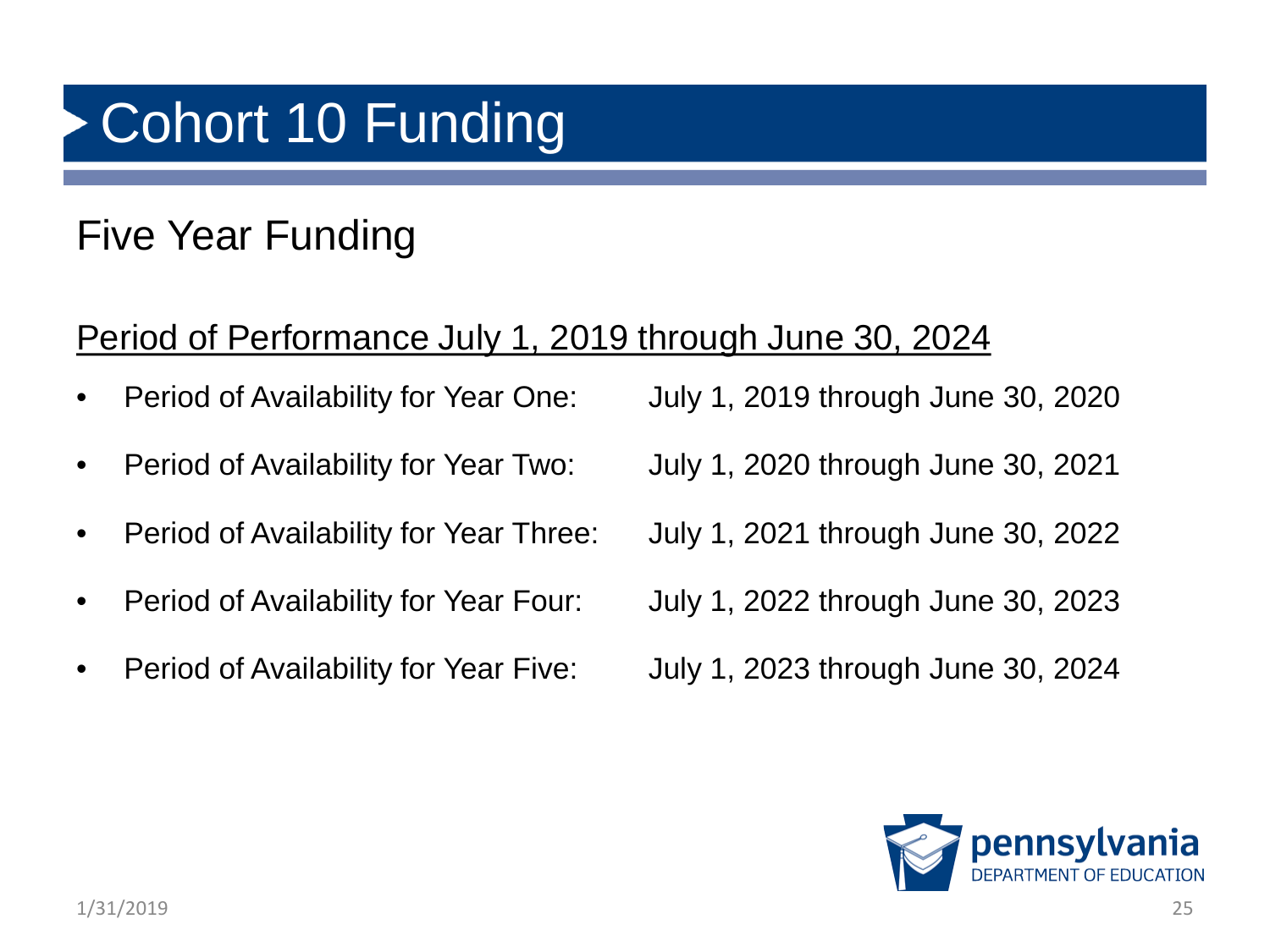#### Funds Available

- Approximately \$23 million available for Cohort 10 grants
- Annual grant awards will range from a minimum of \$50,000 to a maximum of \$400,000 per year for Suburban/Urban applicants and a minimum of \$75,000 to a maximum of \$600,000 per year for Rural applicants
- Requests for funding should be based upon a maximum per pupil cost of \$1,200 - \$1,500 for Suburban/Urban applicants and \$2,000 - \$2,300 for Rural applicants
- Period of Availability for Year One: July 1, 2019 June 30, 2020

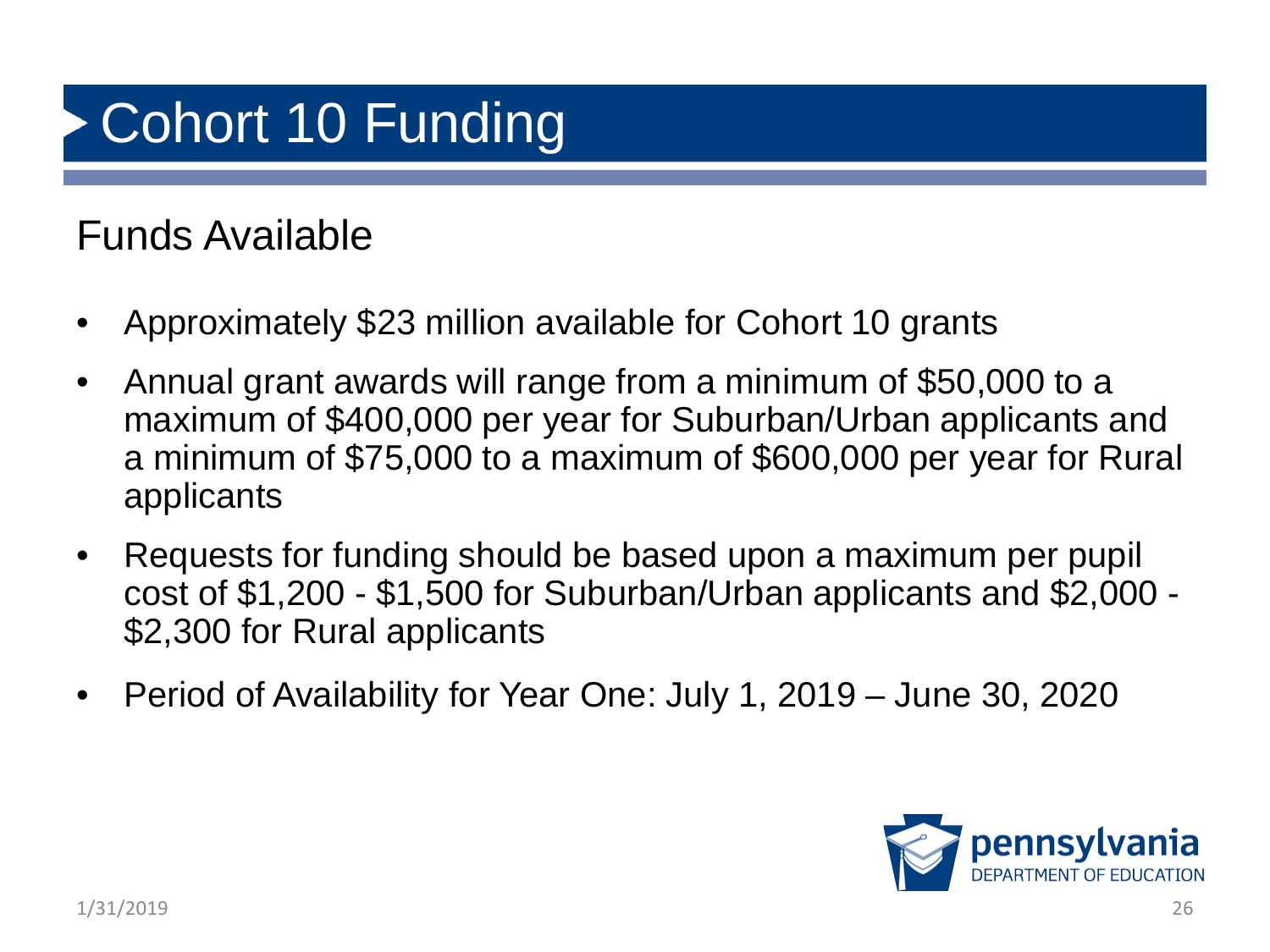#### Federal Funding Priority

- Highest funding priority is for students who primarily attend schools that:
	- Are implementing Comprehensive Support and Improvement (CSI) activities or
	- Additional Targeted Support and Improvement (ATSI) activities under section 1111(d) or
	- other schools determined by the local education agency (LEA) to be in need of intervention and support to improve student academic achievement and other outcomes

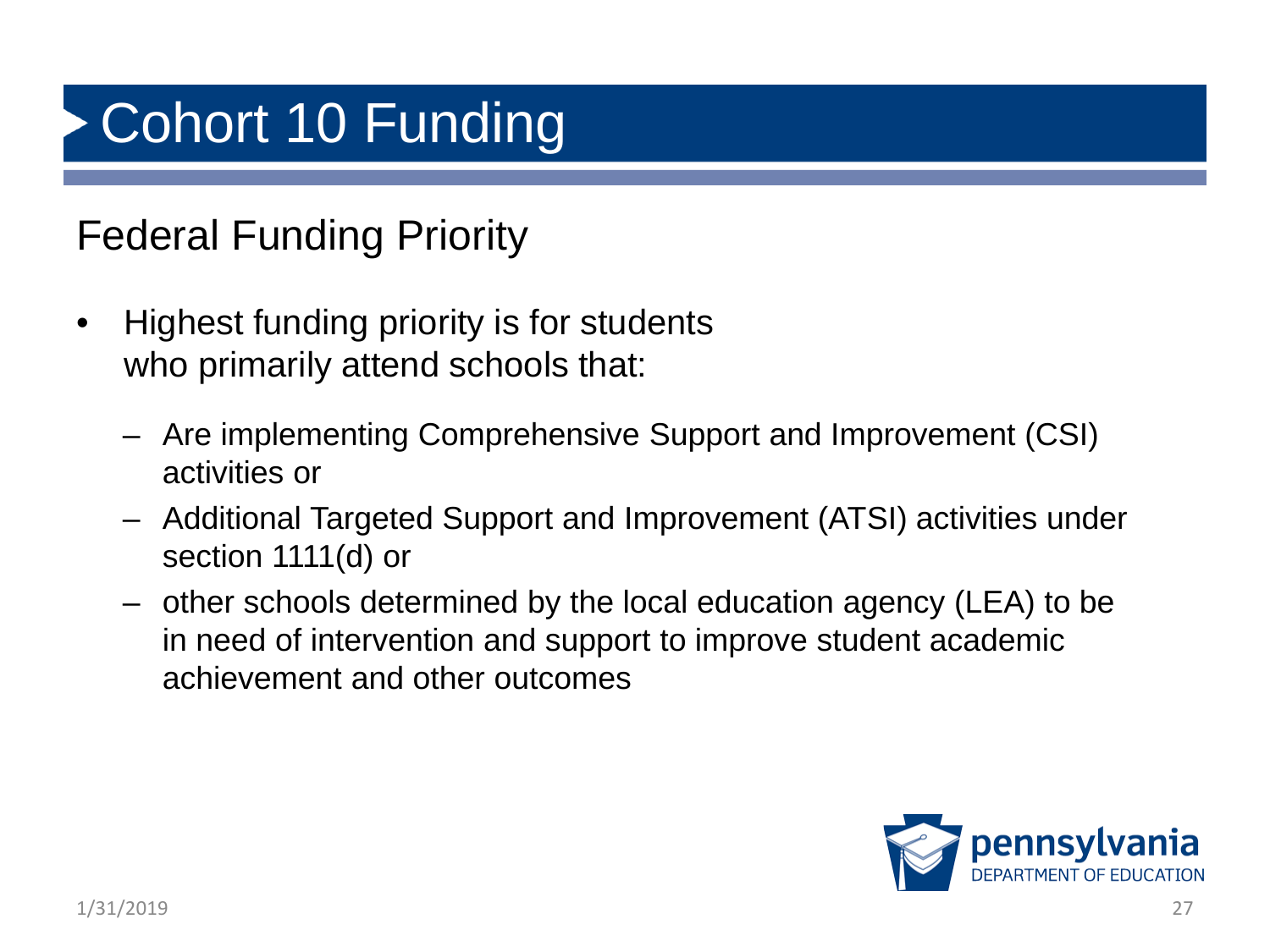#### Federal Funding Priority

- CSI schools
	- Schools identified under Pennsylvania's ESSA accountability indicators for:
		- **C**omprehensive **S**upport and **I**mprovement
	- States are required to identify
		- The bottom **5 percent** of Title I schools for CSI
	- To identify CSI and ATSI school eligibility, go to the PDE website at [www.education.pa.gov,](http://www.education.pa.gov/) key words CSI and or ATSI schools.

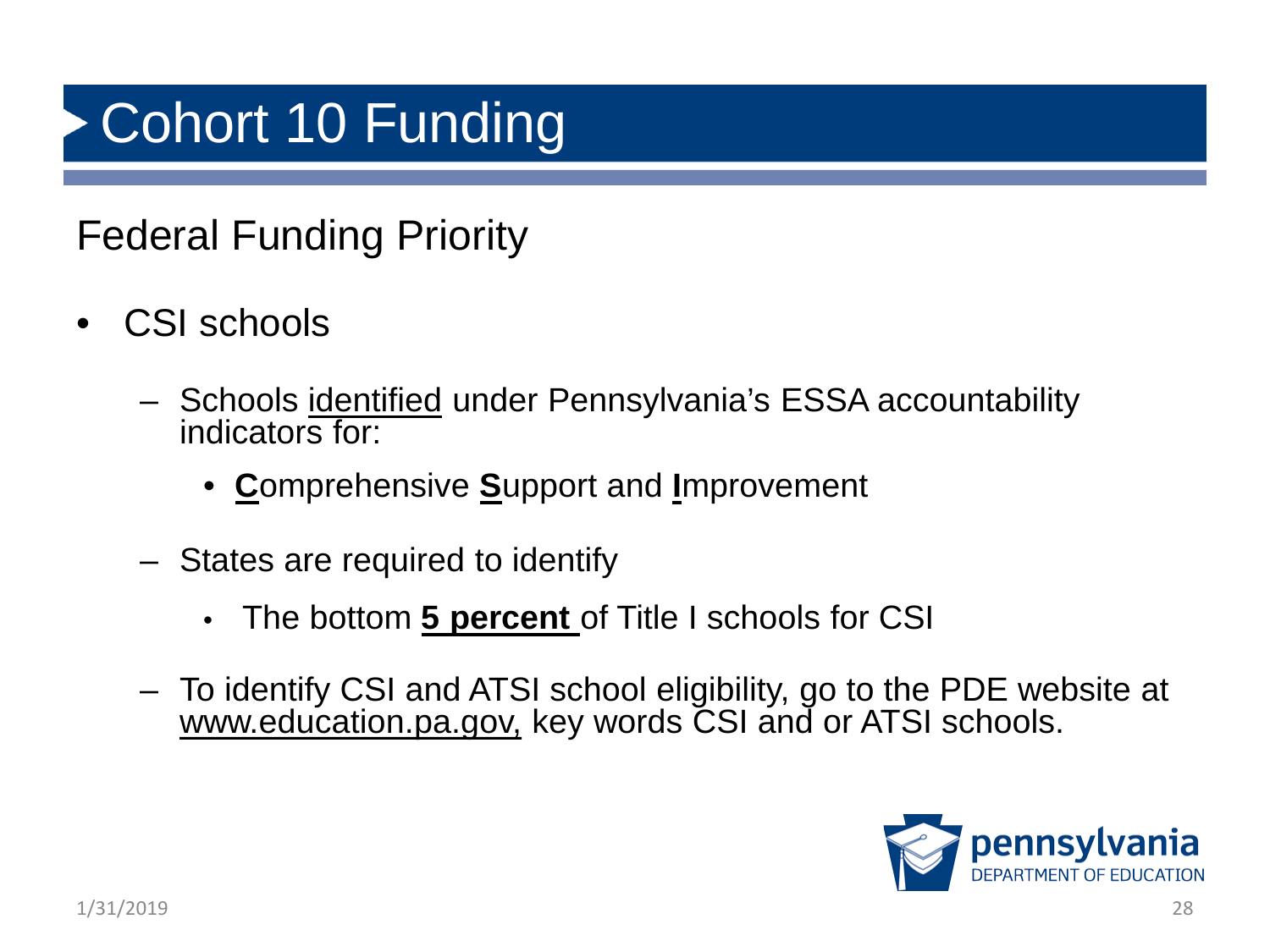#### Federal Funding Priority

- ATSI schools
	- Schools identified under Pennsylvania's ESSA accountability indicators for:
		- Targeted Support and Improvement
			- *based upon performance of student subgroups*
	- To identify CSI and ATSI school eligibility, go to the PDE website at [www.education.pa.gov,](http://www.education.pa.gov/) key words CSI and or ATSI schools.

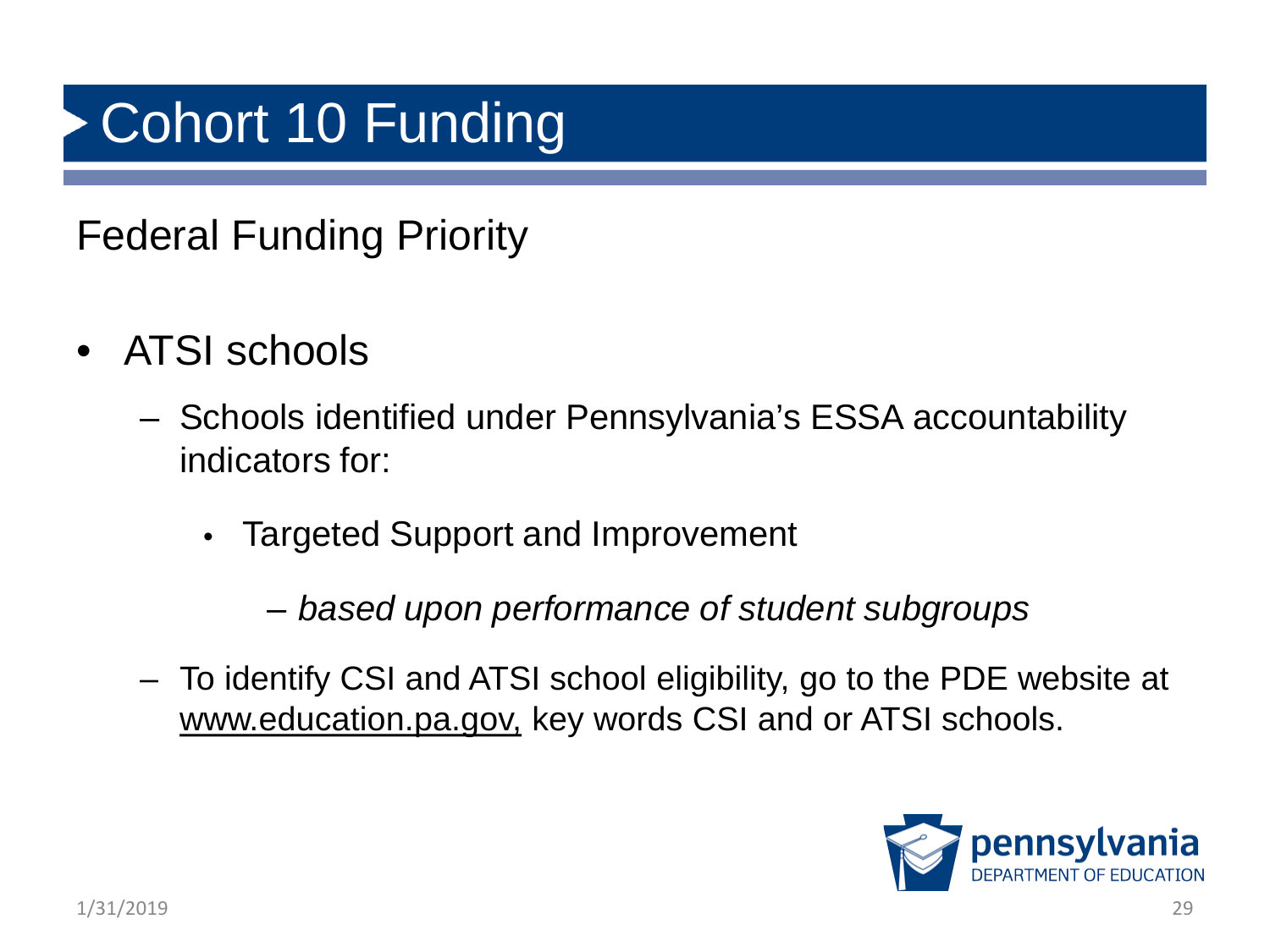Pennsylvania's Funding Priority

- 1. Literacy and Math
- 2. Drug and Alcohol Prevention
- 3. STEM
- 4. Workforce/Career /College Readiness
- 5. Transitional Vocational/Technical Services Planning
- 6. High School Credit Recovery
- 7. Community Poverty Levels

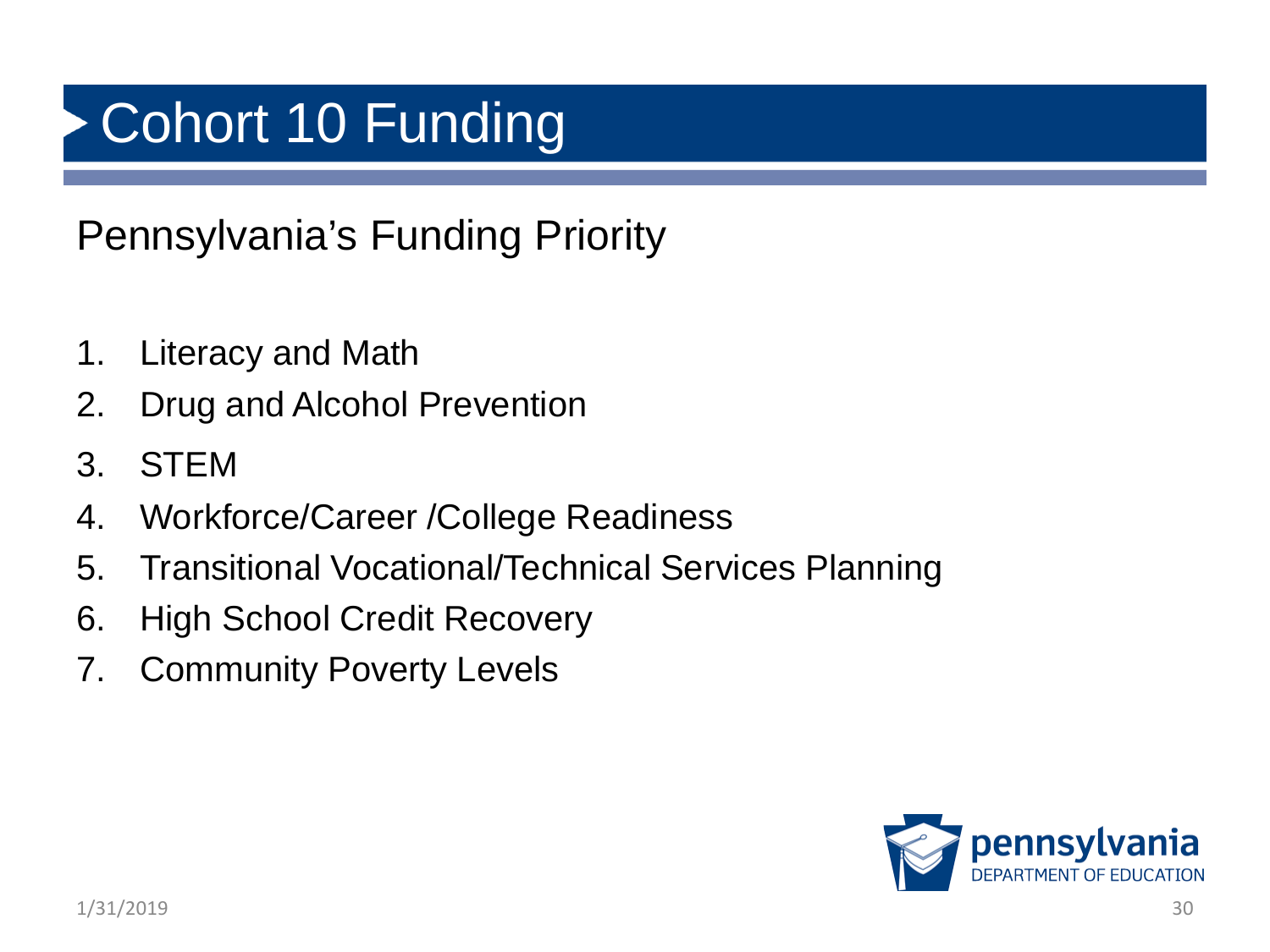#### Before You Write

- Register for a vendor number
- Email your letter of intent by February 2, 2019
- Provide your DUNS number
- Complete the Federal Fiscal Accountability Transparency Act (FFATA) form
- Register with the SAM database, go to <https://uscontractorregistration.com/sam-registration/>
- Consult with non-publics and complete and submit the Certification of Non-public Involvement Form

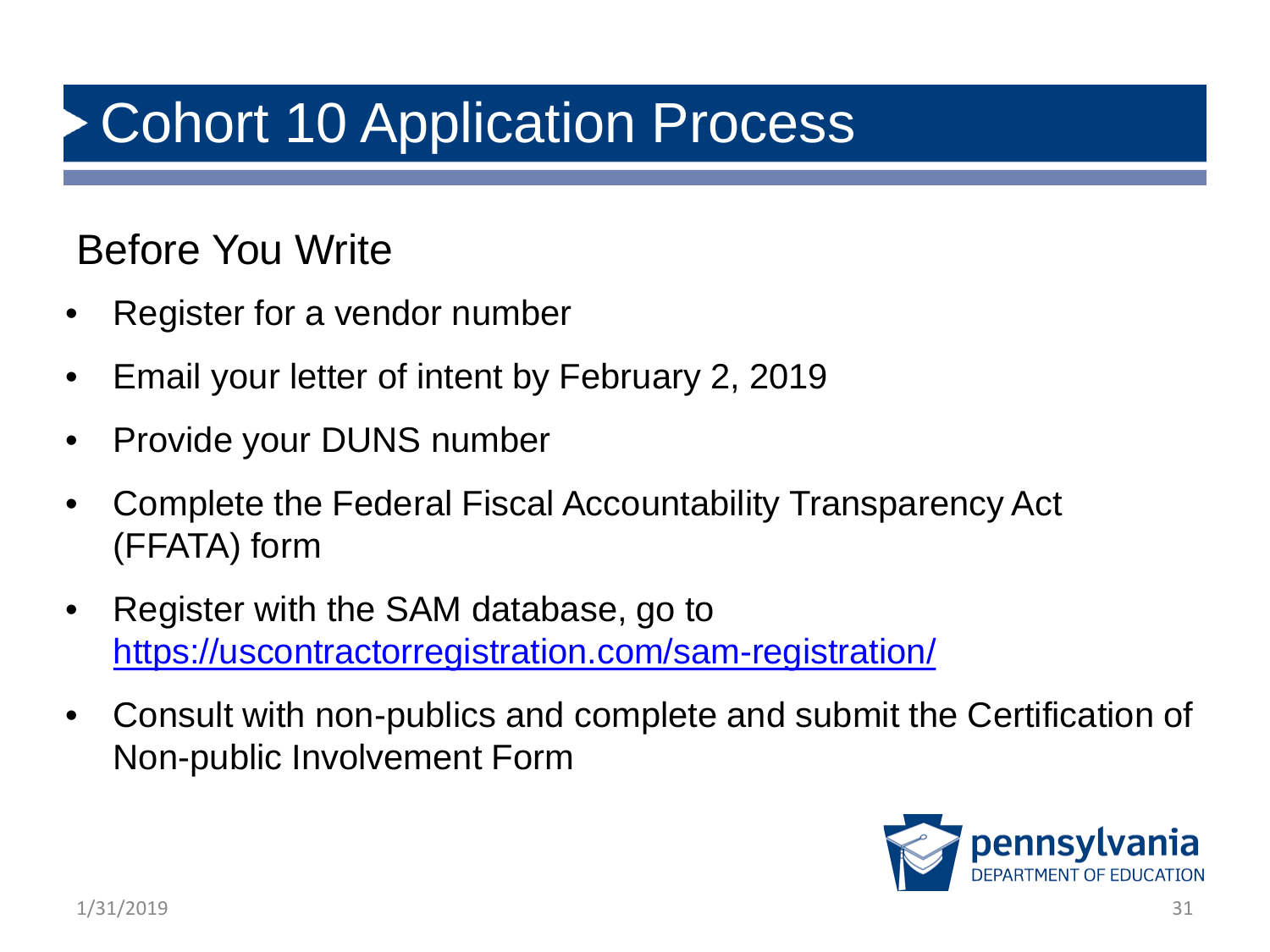#### Before You Write

- Read everything before completing anything
- No questions are optional; answer every question
- Provide all required attachments
- Designate a point person for the grant; stay involved through implementation
- Send program questions to RA- 21st [CCLC@pa.gov](mailto:CCLC@pa.gov)
- Carefully review eligibility requirements and allowable and unallowable budget items

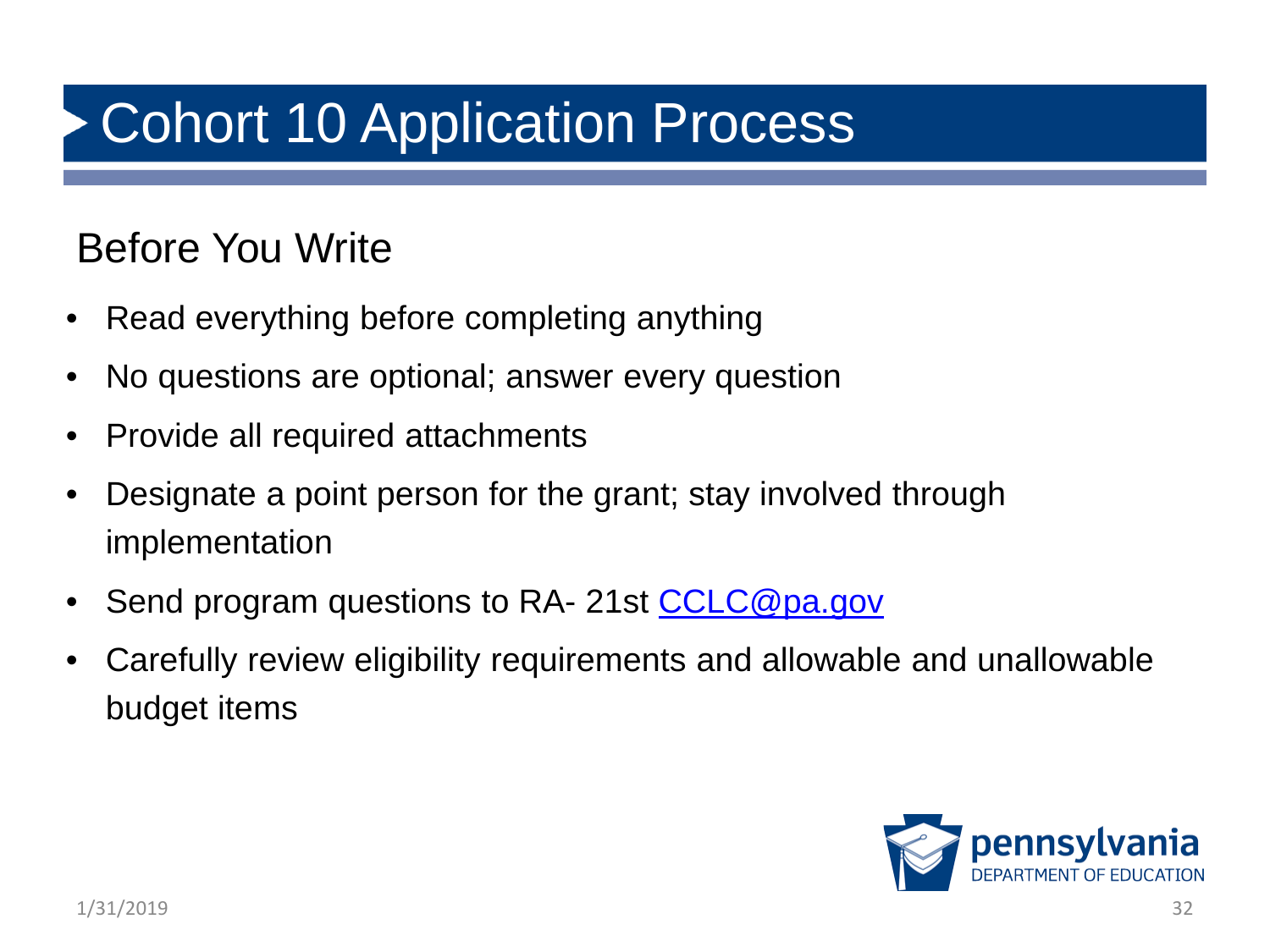#### Applying for the Grant

- Follow all paper application formatting instructions in the 21st Cohort 10 Grant Paper Application and Instructions for 2019-24 (RFA) document.
- Follow the RFA and Paper Application and Instructions for 2019-24.
- Review the Every Student Succeeds Act of 2015
- Follow the required order for narrative and attachments
- Retain a copy of your completed application

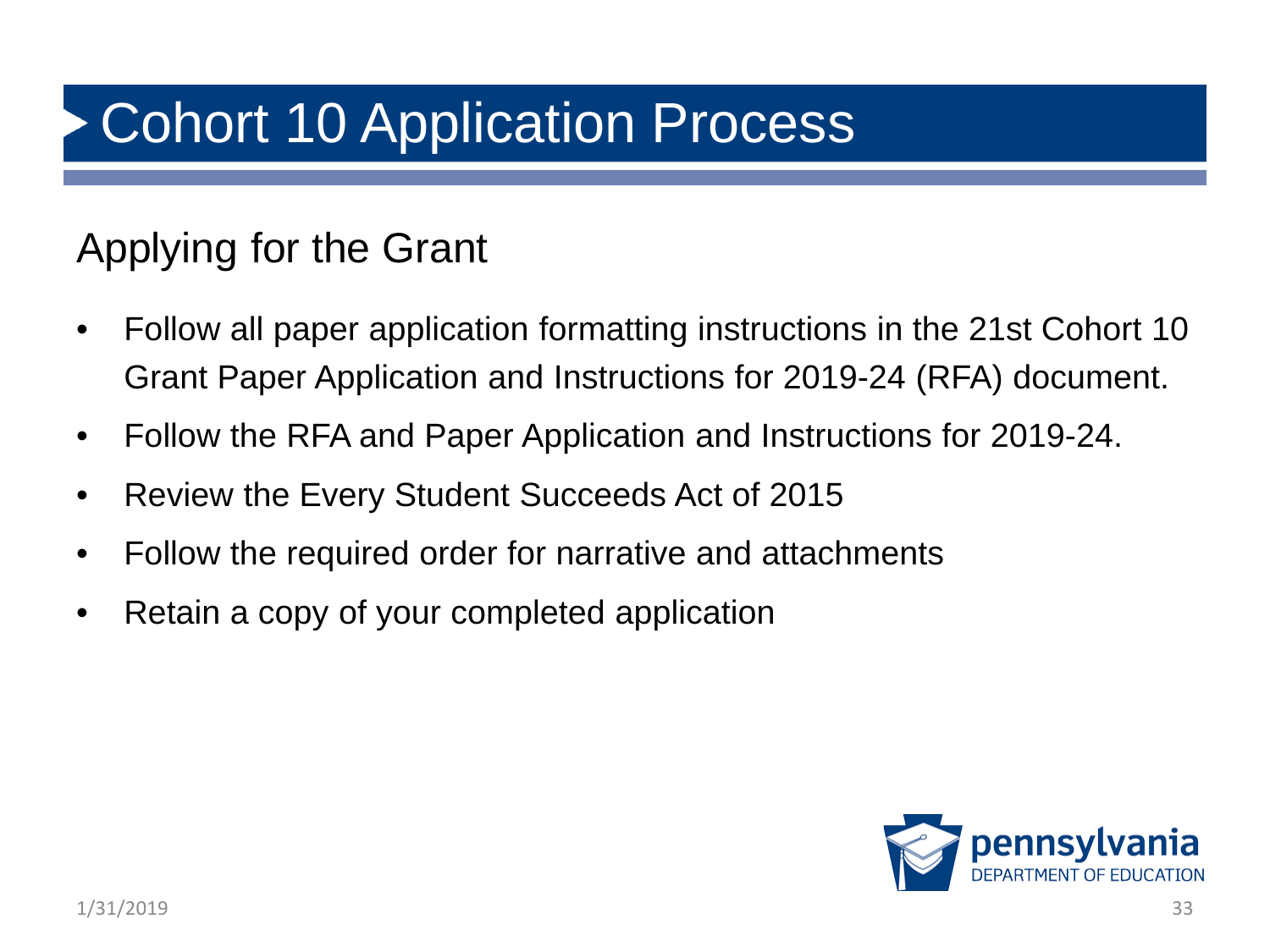#### Applying for the Grant

- Application and all attachments are available online on the Pennsylvania Department of Education (PDE) 21st CCLC website at [www.education.pa.gov.](http://www.education.pa.gov/)
- Applications will be created, submitted, collected and competed via a paper application process
- Applications must be received with all required documents by the **noon February 28, 2019**
- Applications will proceed to the peer review and will be rated on the criteria contained in *the 2019-24 Paper Application and Instructions* document

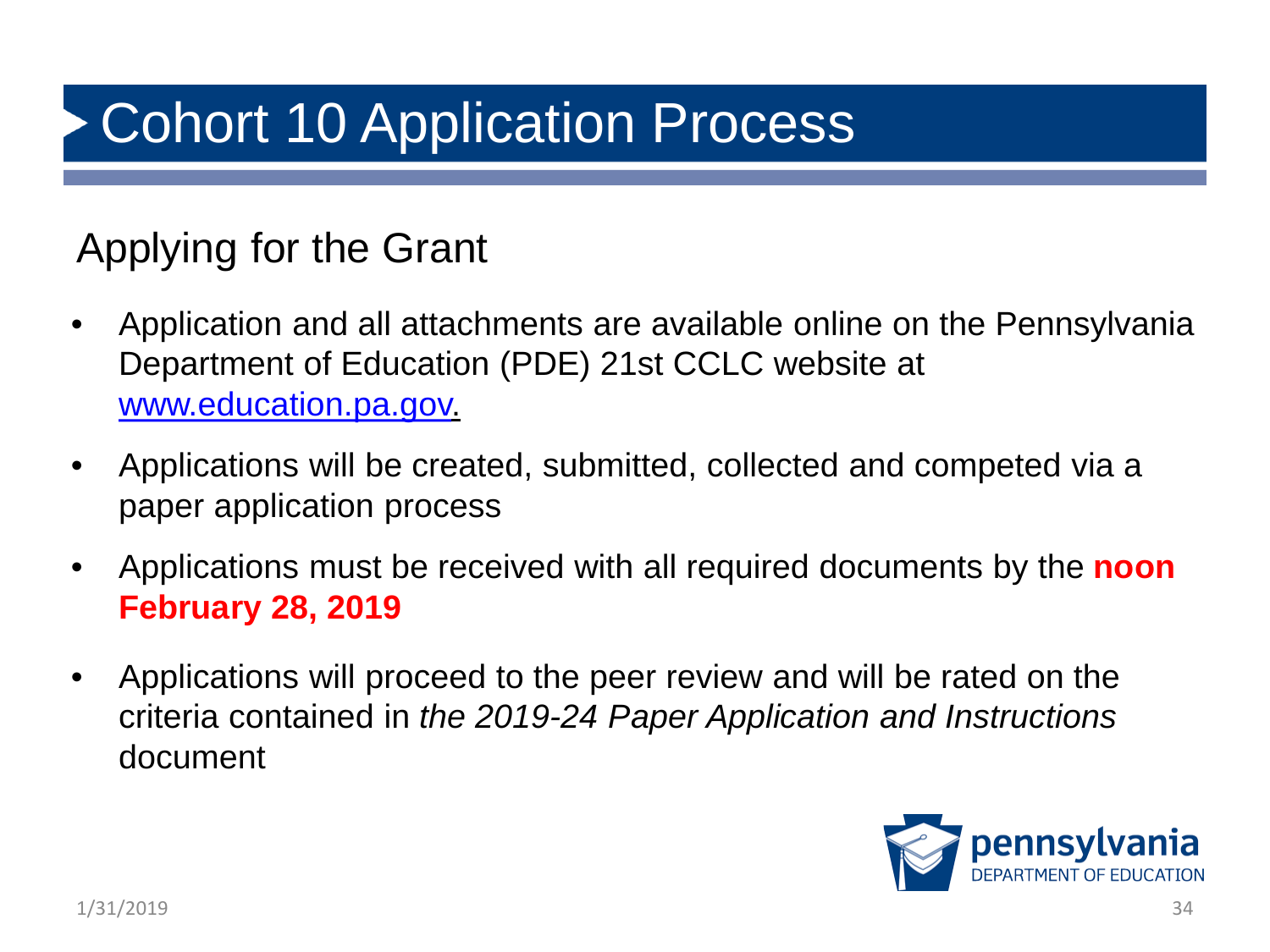#### Applying for the Grant

- The narrative format of the proposal must follow the same order as the application evaluation criteria in the RFA.
- Applications that do not follow this required format order will not be reviewed and will be disqualified from the competitive process without exception.
- Applications missing any required attachments will be disqualified.
- Complete each section of the 21st CCLC paper application explained in the *21st Cohort 10 Grant Paper Application and Instructions for*  2019-24 document and submit the completed application prior to the deadline.

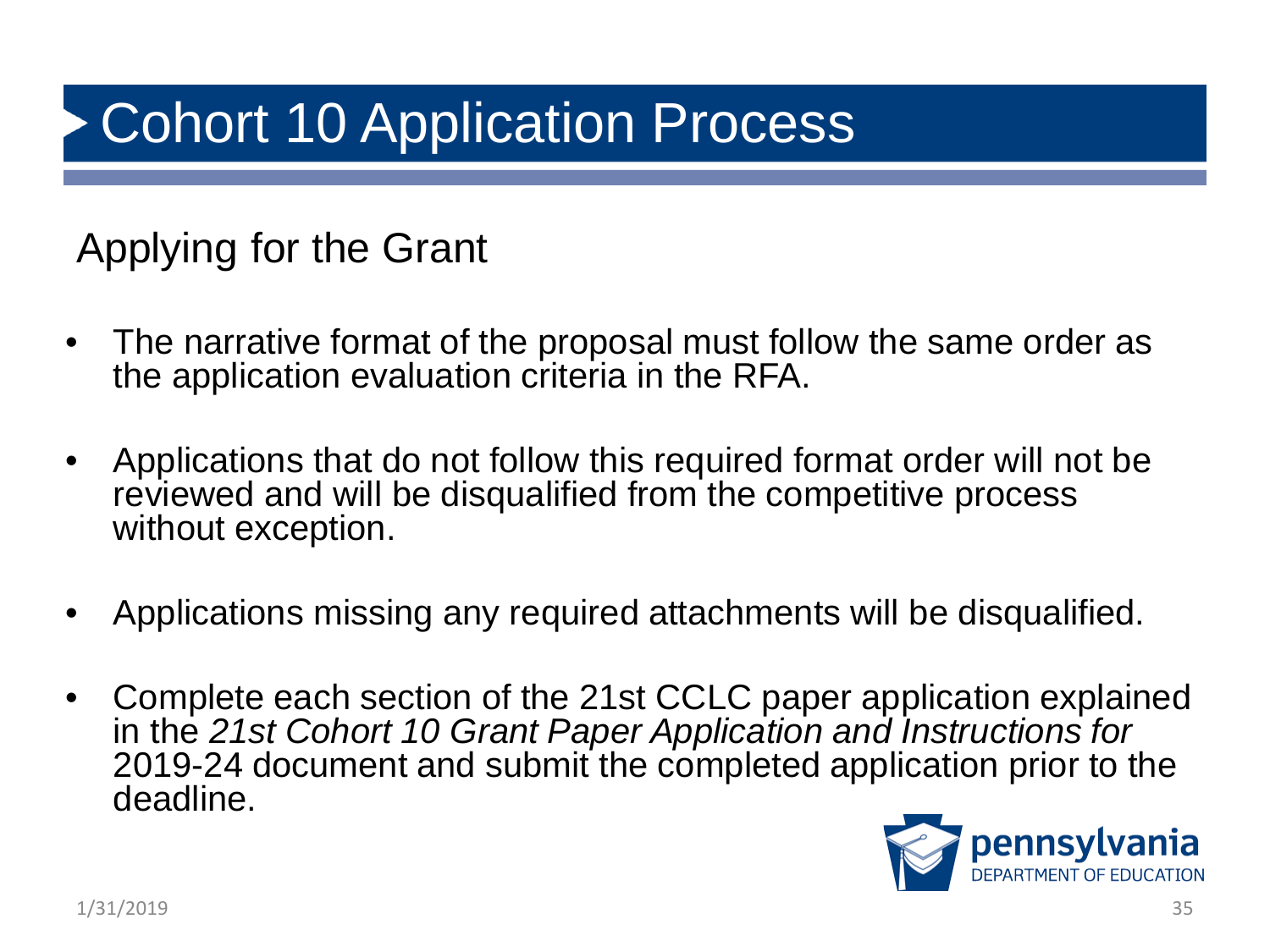#### Grant Requirements

Applications must include descriptions of:

- Before-and after-school, summer, or other non-school time activities to be funded;
- How students will travel safely to and from the center and home;
- How the organization will disseminate information about the center (including its location) to the community in a manner that is understandable and accessible;
- How the activities are expected to improve student achievement;
- Federal, state, and local programs that will be combined or coordinated with the proposed program for the most effective use of public resources; and
- How the program will meet the principles of effectiveness.

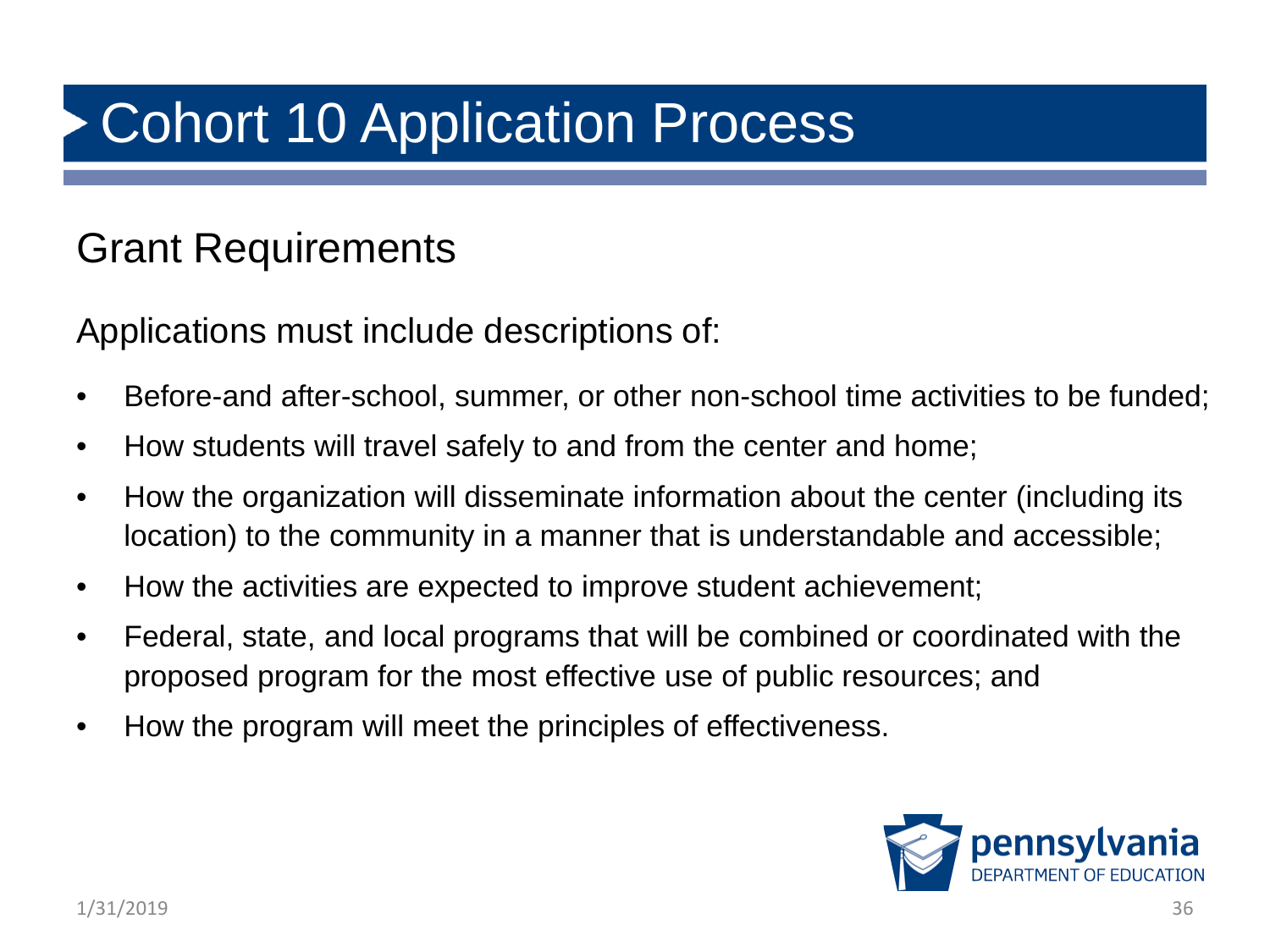#### Paper Application Order

- Application Table of Contents
- Abstract Single-sided two-page limit only, (not included in 15 page limit)
- Program Narrative
- Follows correct order format
- No more than 15 pages (pages over 15 will be discarded and will not be read or scored)
- 11-point Arial font with 1 inch side, top, and bottom margins

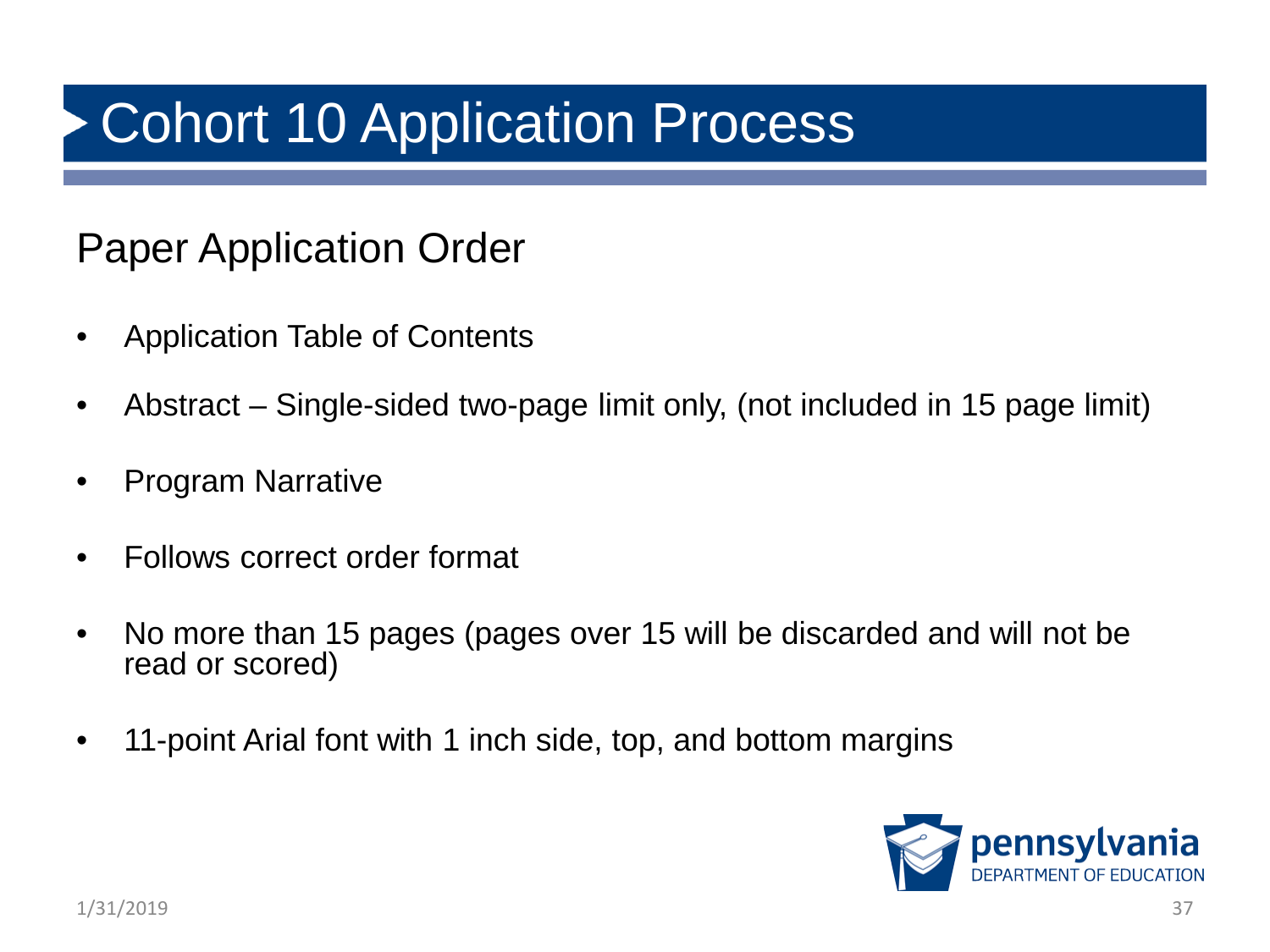#### Narrative Order

- Program Eligibility
- Needs Assessment
- Program Design
- **Center Operation**
- Application Overview
- PA Funding Priorities
- Management Plan
- Program Evaluation section responses and
- Multi-Year Program Design and Performance Form
- Adequacy of Resources and Program Sustainability

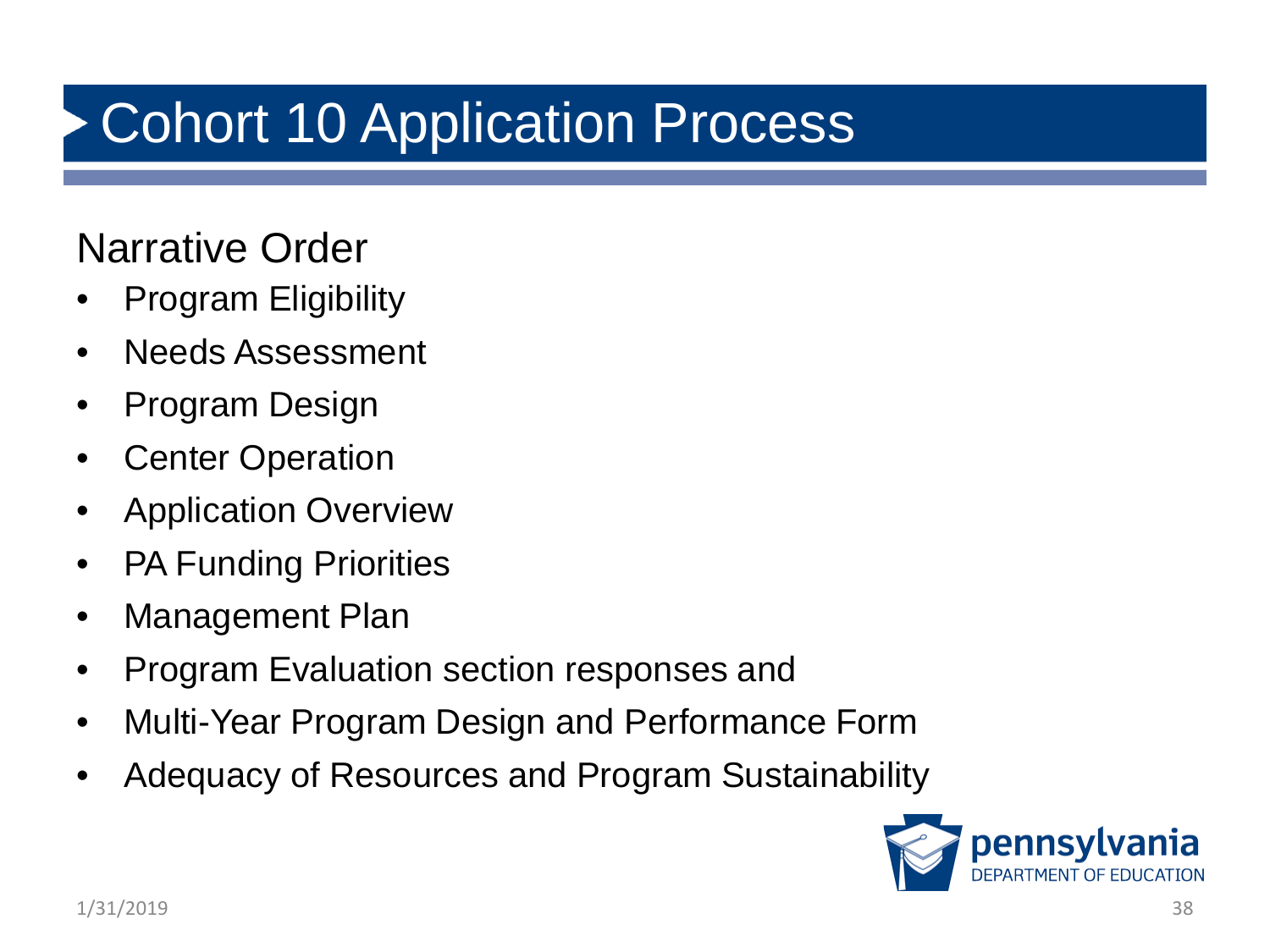#### Required Application Attachments

- 1. 21st CCLC Summary Budget Form & Matching Budget Narrative (2019-24)
- 2. Certification of Non-Public Involvement Form
- 3. Agency and District Letters of Agreement
- 4. Advance Payment Request Letter on Agency Letterhead
- 5. Title Page Form
- 6. Contact Information Form
- 7. Federal Funding Accountability and Transparency Act Sub-recipient Data Sheet (FFATA)
- 8. Copy of Agency/Applicant Travel Reimbursement Policy
- 9. Sample One-Month Operating Schedule
- 10.Parent Programming Plan
- 11.Multi-Year Program Design and Program Performance Form
- 12.Current and Prior Grantee History Capacity
- 13.Site Summary and Abstract
- 14.Entity Procurement Policy
- 15.Anticipated Equipment Chart

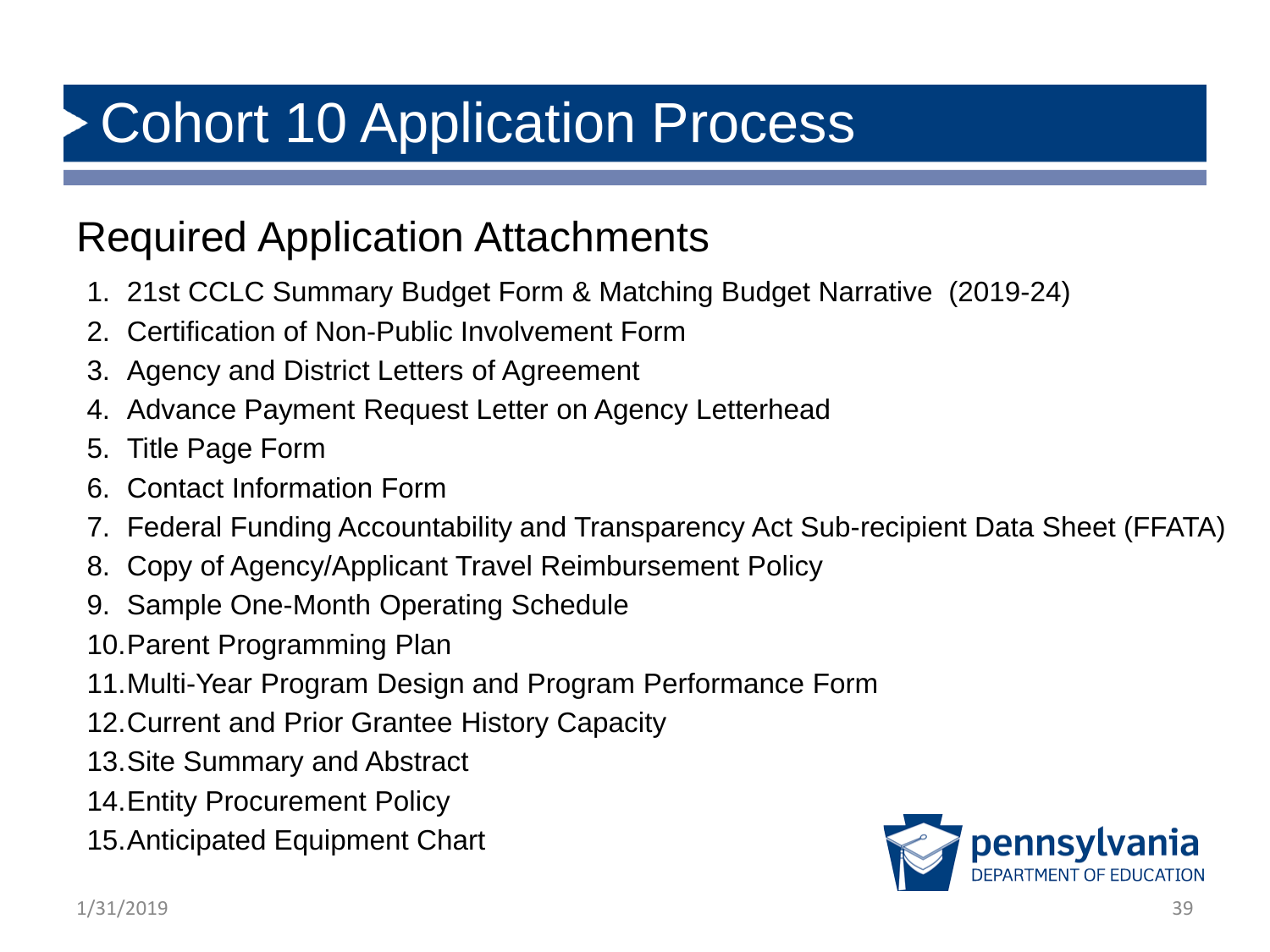#### Submission Procedure

- Applications must be submitted via U.S. Mail or hand delivered to Student **Services** 
	- **Include 4 printed paper copies** of your completed application with all attachments
- Print a paper copy of your completed paper application with all attachments for your records
- Email, facsimile or any method other than the approved mailed paper submission will not be accepted
- Applications submitted via overnight mail must be received at PDE's Division of Student Services no later than **noon** on **Tuesday, March 5, 2019**

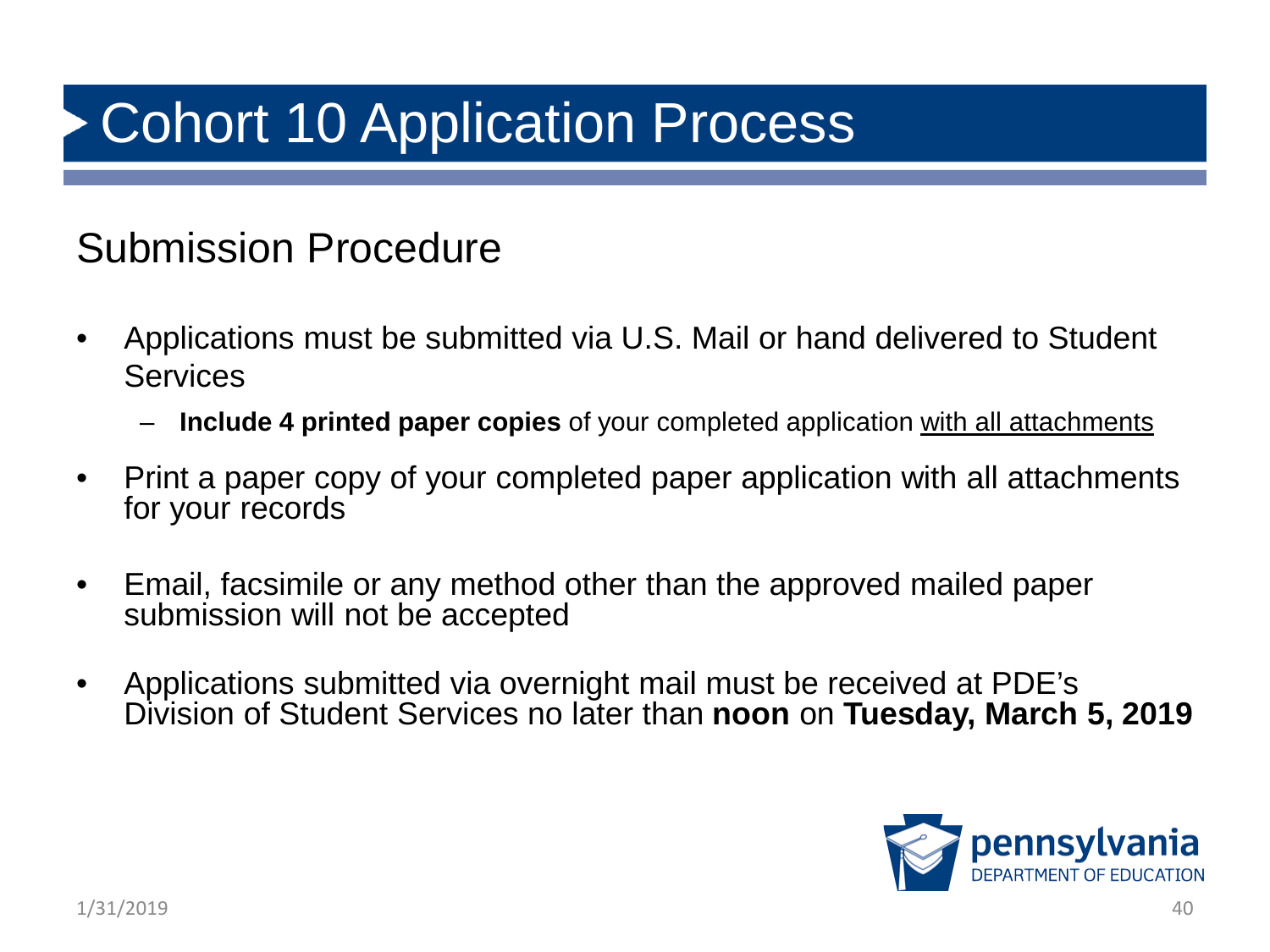#### Scoring Rubric

- In the 21st 2019-24 Cohort 10 Paper Application and Instruction document
- Based on a total of up to 160 points with up to an additional 70 points possible for Pennsylvania's funding priorities
- Use as a guide when writing your application

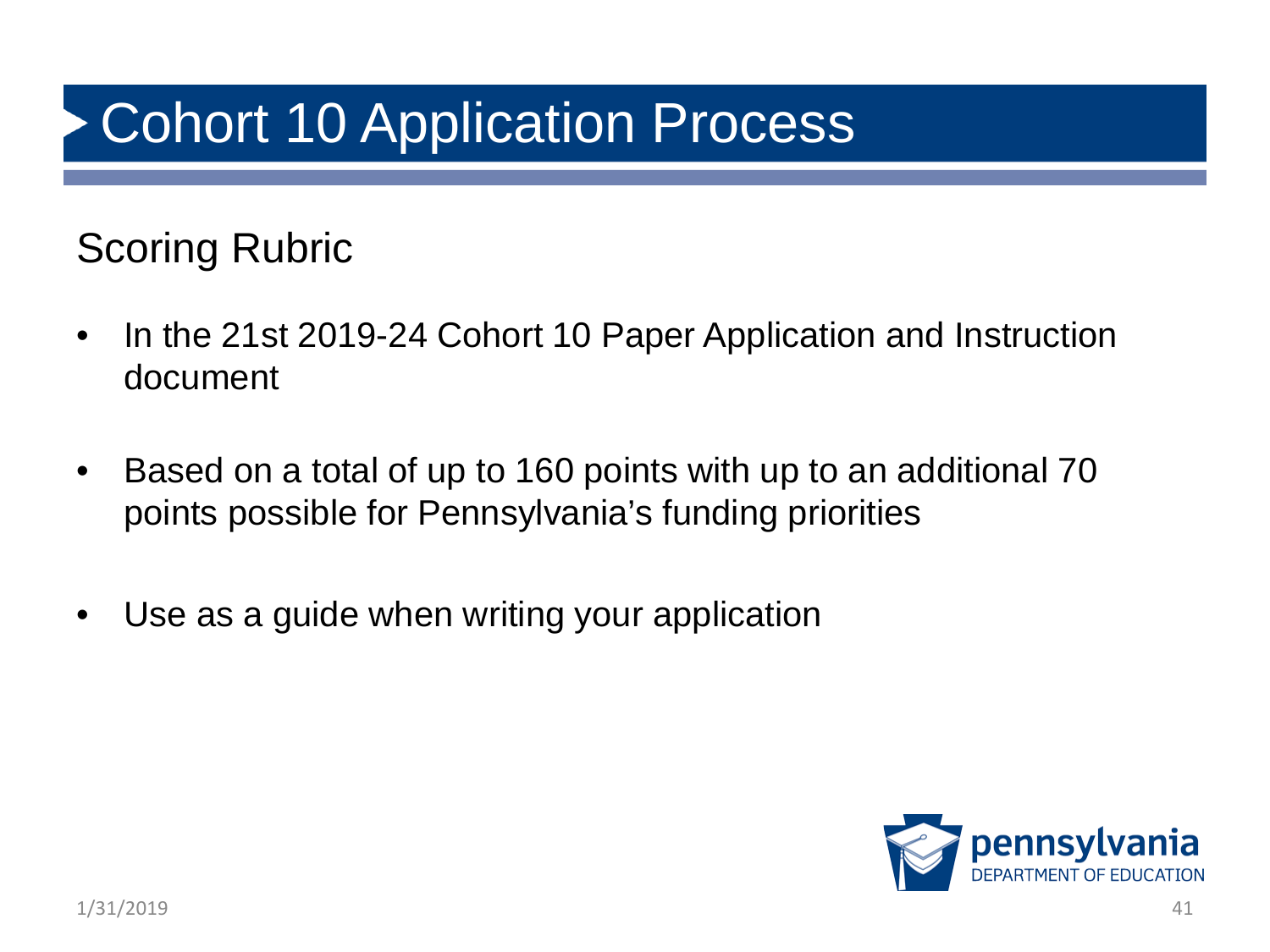#### Selection and Notification Procedure

Funding availability disseminated through:

- Publication in the *Pennsylvania Bulletin*,
- Pennsylvania Department of Education's website;
- Direct notification of all local educational agencies through Penn\*LINK; and
- Email to interested parties who have contacted PDE in the past two years.
- Telephone communication
- Notification of non-selection
- Request scoring within one month of notification
- Award notification letter
	- With restricted indirect cost rate
- Without approved restricted indirect cost rate 1/31/2019 42

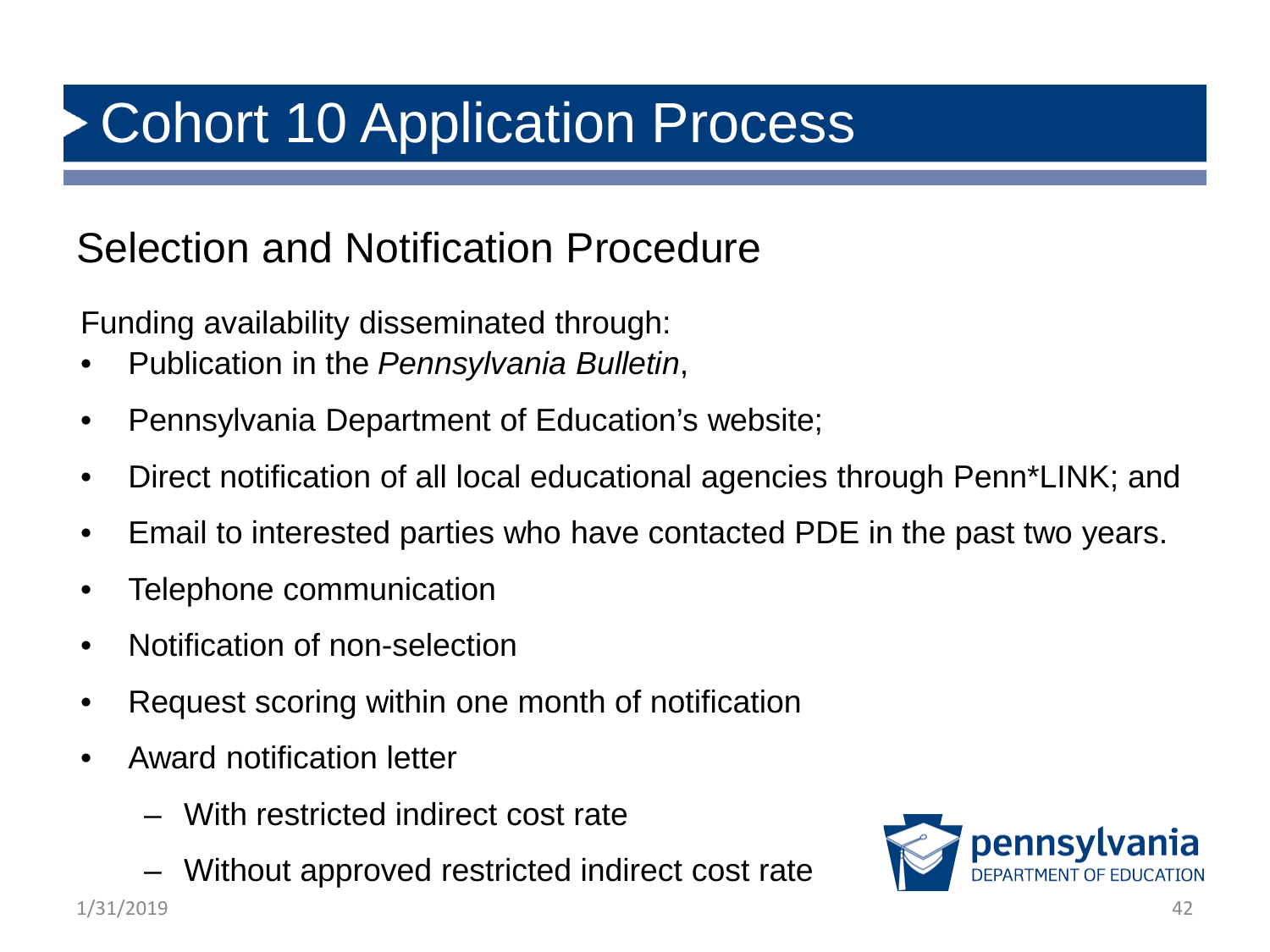#### After Award Notification

- Sign and return the 21st CCLC Master Grant Agreement Document signed in blue ink plus three copies
- Upon notification of funding, modifications may be required
- Subsequent award years will be contingent upon:
	- 1. availability of funding from the specific funding authority;
	- 2. satisfactory performance by the grantee as evaluated by PDE, and
	- 3. compliance with all grant requirements and meeting all conditions set forth within the 21st CCLC cohort 10 documents

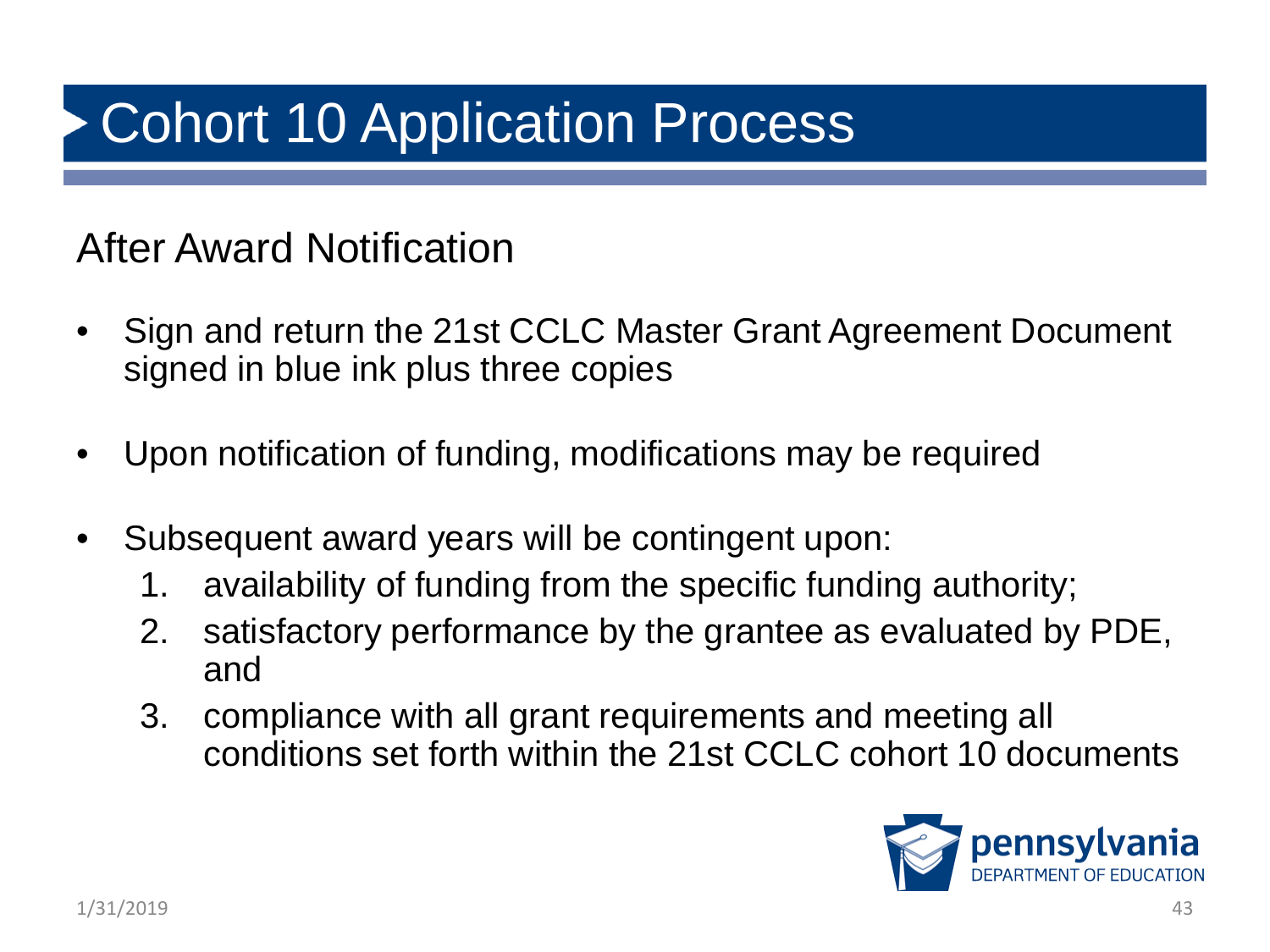#### After Award Notification

Due Process

- Written request within four weeks of award notification
- Request ranking and scoring information on application
- Thirty days from the date of notification to request a hearing

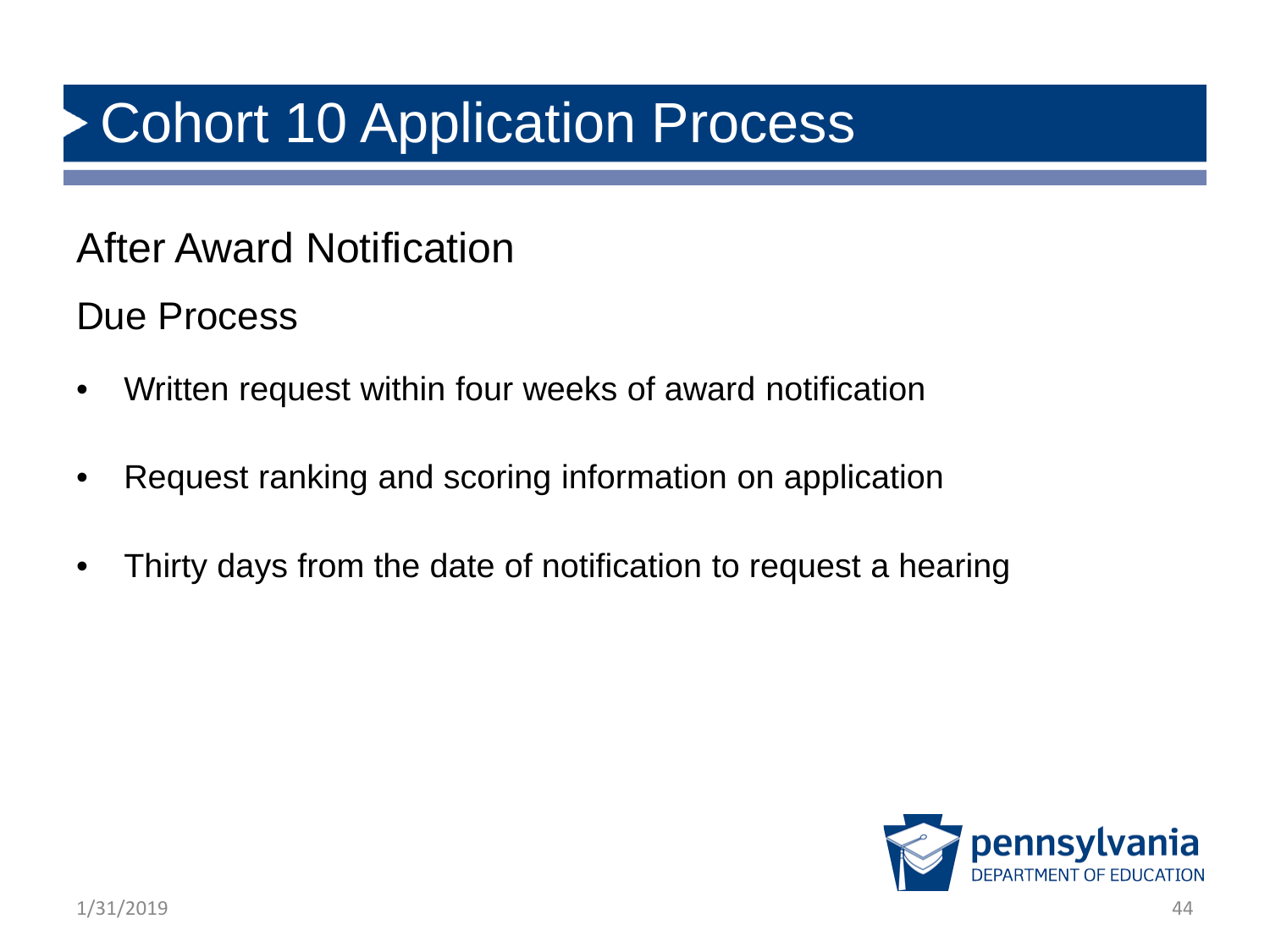### Cohort 10 Grant Guidance

#### Federal & State Reporting Requirements

- Report program data annually to the United States Department of Education 21APR system at<https://21apr.ed.gov/login>
- PDE will create your 21APR account and assign your grants
- Provide program data, as requested, for state evaluation purposes, at the discretion of PDE
- Current information about 21<sup>st</sup> CCLC state, federal, and local evaluation can be found at: [http://www.aiu3.net/evaluations](https://www.aiu3.net/evaluations) by following the link for 21<sup>st</sup> CCLC, but is subject to change based on state and federal needs

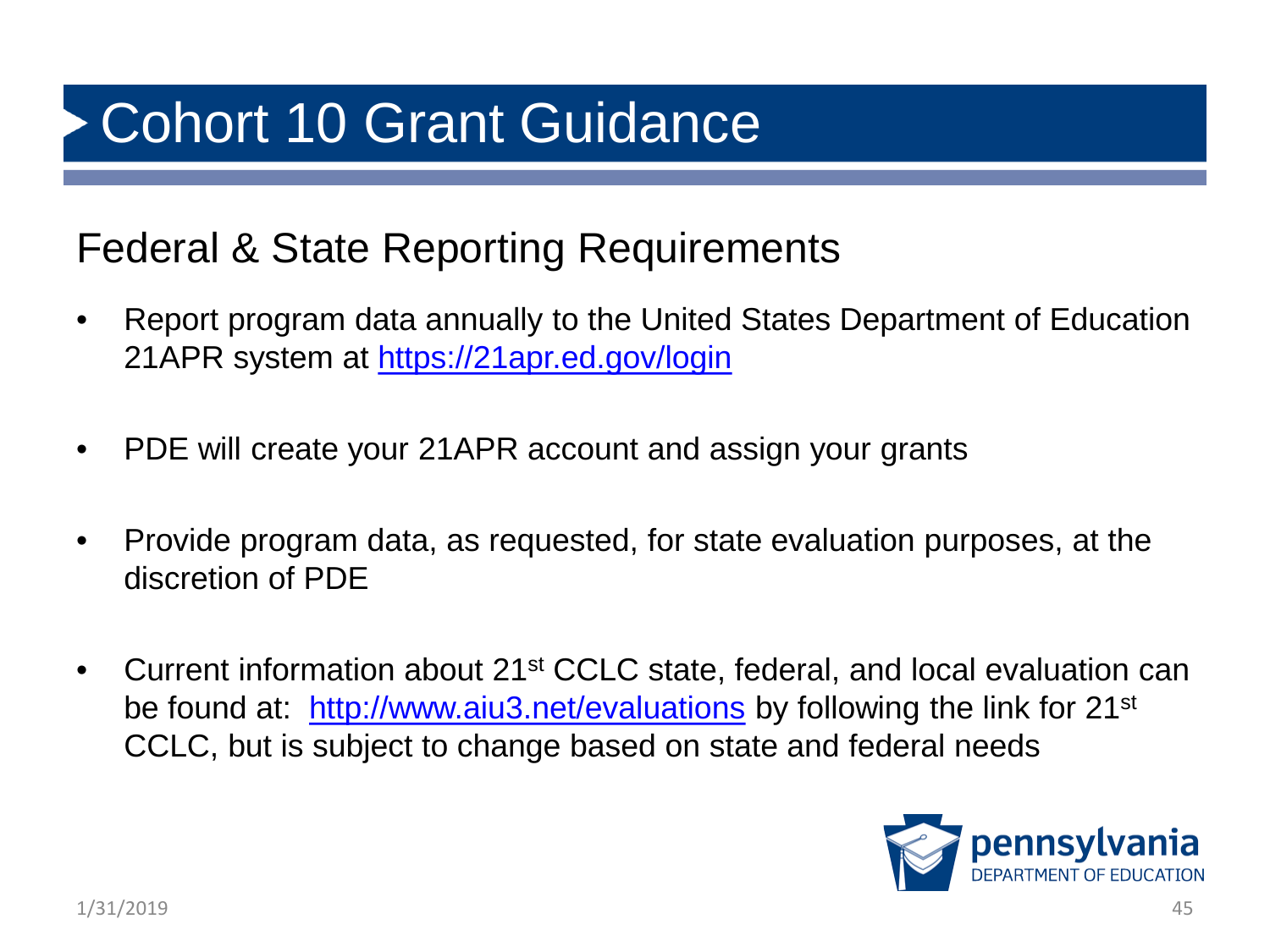### Cohort 10 Grant Guidance

#### EDGAR and Uniform Guidance

- Basic standards for allowable costs have remained the same and continue to include the following: necessary, reasonable, allocable and documented expenses.
- EDGAR Parts 75 to 99 beginning 12/26/14 becomes EDGAR Parts 75-79 and 81-99.
- EDGAR Part 80 becomes part of the Uniform Guidance under Part 200. Please be sure to review the entire document.
- The following sections of Part 200, Uniform Guidance, and Subpart E- Cost Principles are an area all applicants should familiarize themselves with as they pertain to 21st CCLC.
- <https://ed.gov/policy/fund/guid/uniform-guidance/index.html>

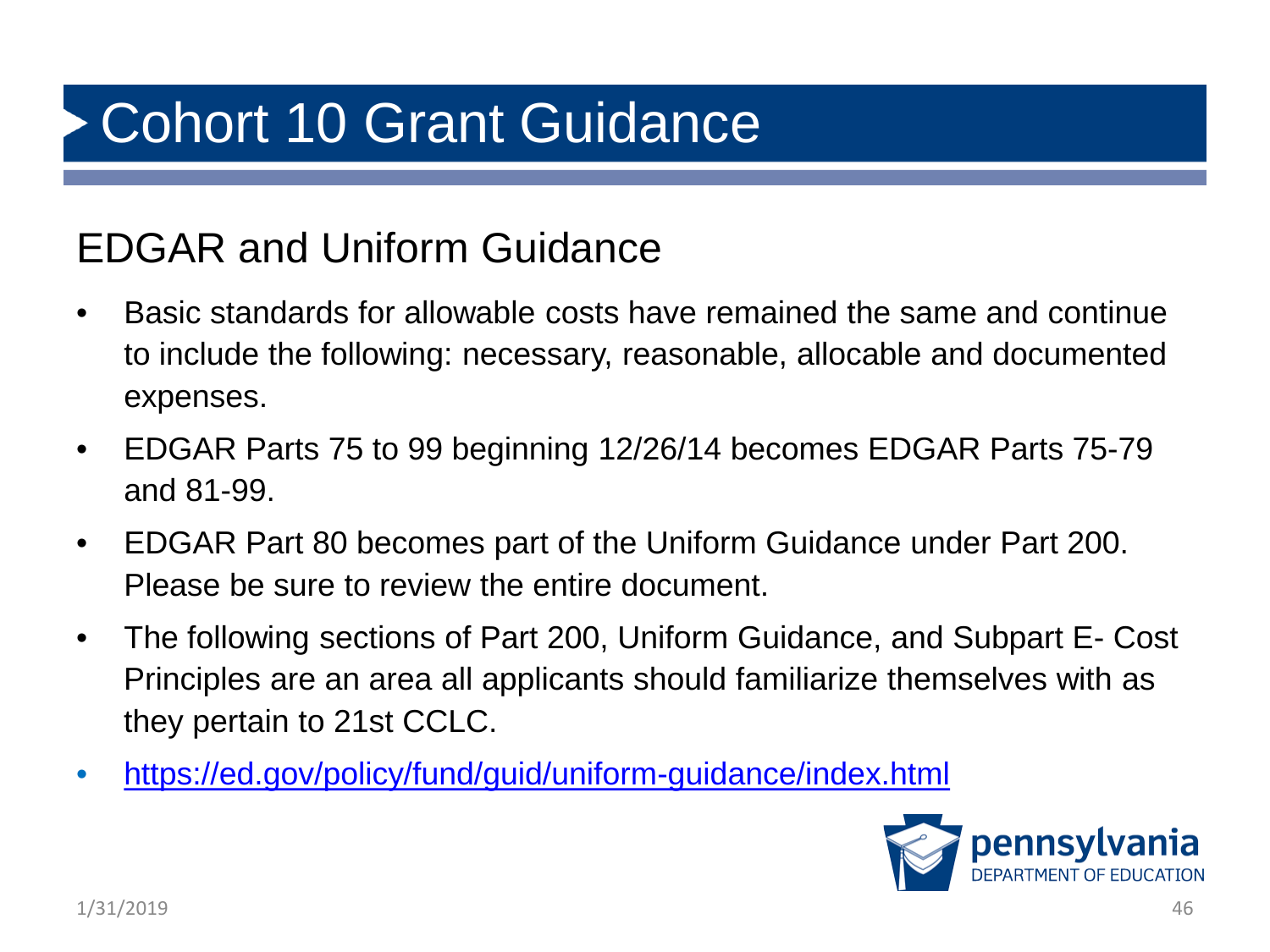#### Budget Documents

#### **Summary Budget Form**

- Self-calculating form
- Check original budget box
- Based upon budget narrative form

#### **Budget Narrative Form**

- Self-calculating form
- Specifies cost bases for all items
- Do not write in shaded blocks
- Submit one-year budget plan

- Must provide all line item details and cost bases
- Submit one year budget plan

#### *PDE reserves the right to reduce requested grant amounts*

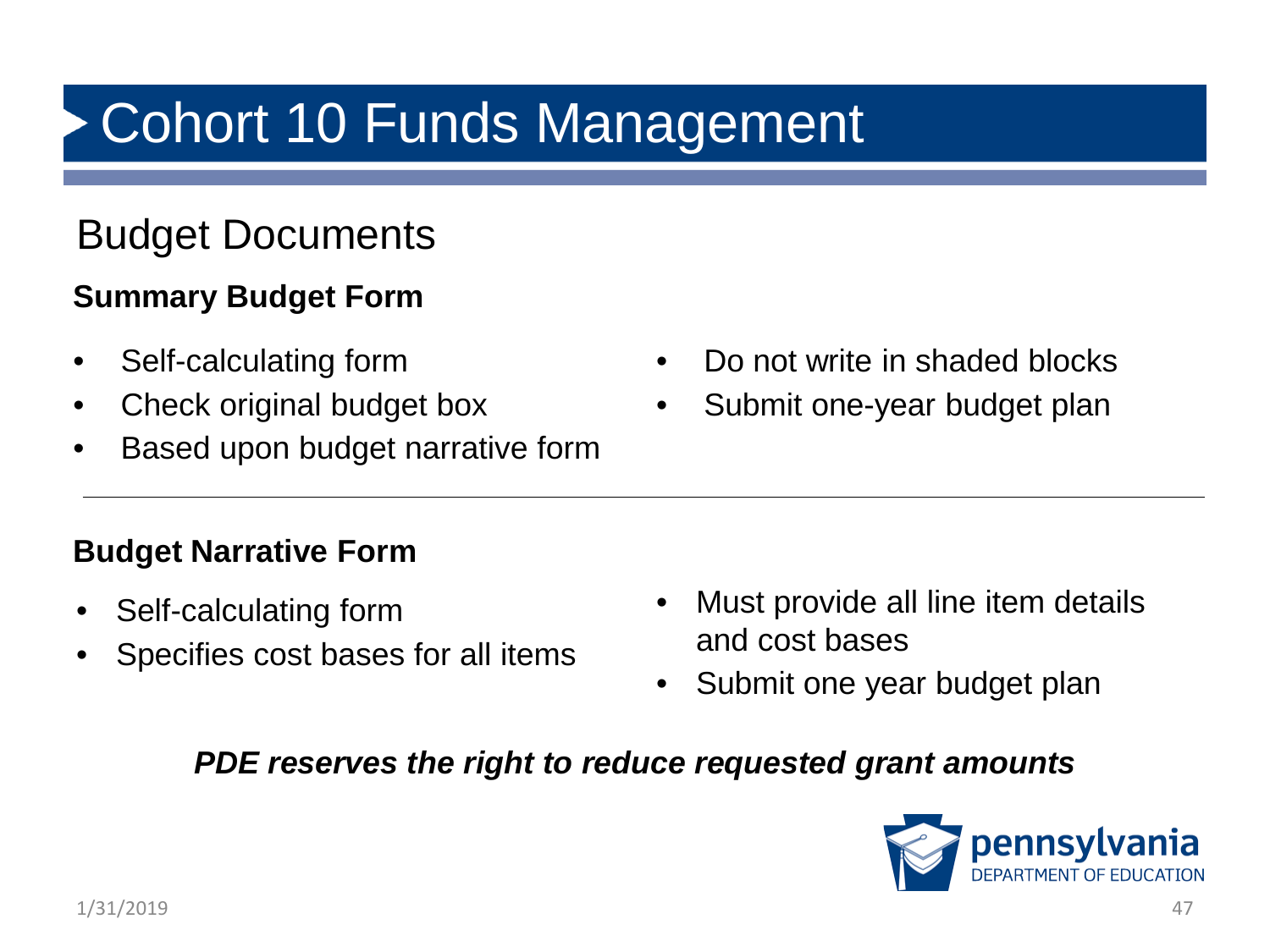#### Budget Limits

| <b>Subcontractors</b>      | Cannot receive more than 20% of total award funds.            |  |
|----------------------------|---------------------------------------------------------------|--|
| <b>Full-Time Director</b>  | 15% Annual Cap (Suburban/urban): includes salary and benefits |  |
|                            | 10% Annual Cap (Rural): includes salary and benefits          |  |
| <b>Technology</b>          | Non STEM/STEAM programs are limited to 5% annually.           |  |
| <b>STEM/STEAM</b>          | Year $1 = 7\%$ ,                                              |  |
| technology                 | Year $2 = 6\%$ ,                                              |  |
|                            | Year $3 = 5%$                                                 |  |
|                            | Year $4 = 4\%$                                                |  |
|                            | *Technology in year 3 of the grant must be prorated           |  |
| <b>Parent Involvement</b>  | A minimum of 1% of the total budget.                          |  |
| <b>External Evaluation</b> | Between 5-8% of total budget required for quality external    |  |
|                            | evaluation.                                                   |  |

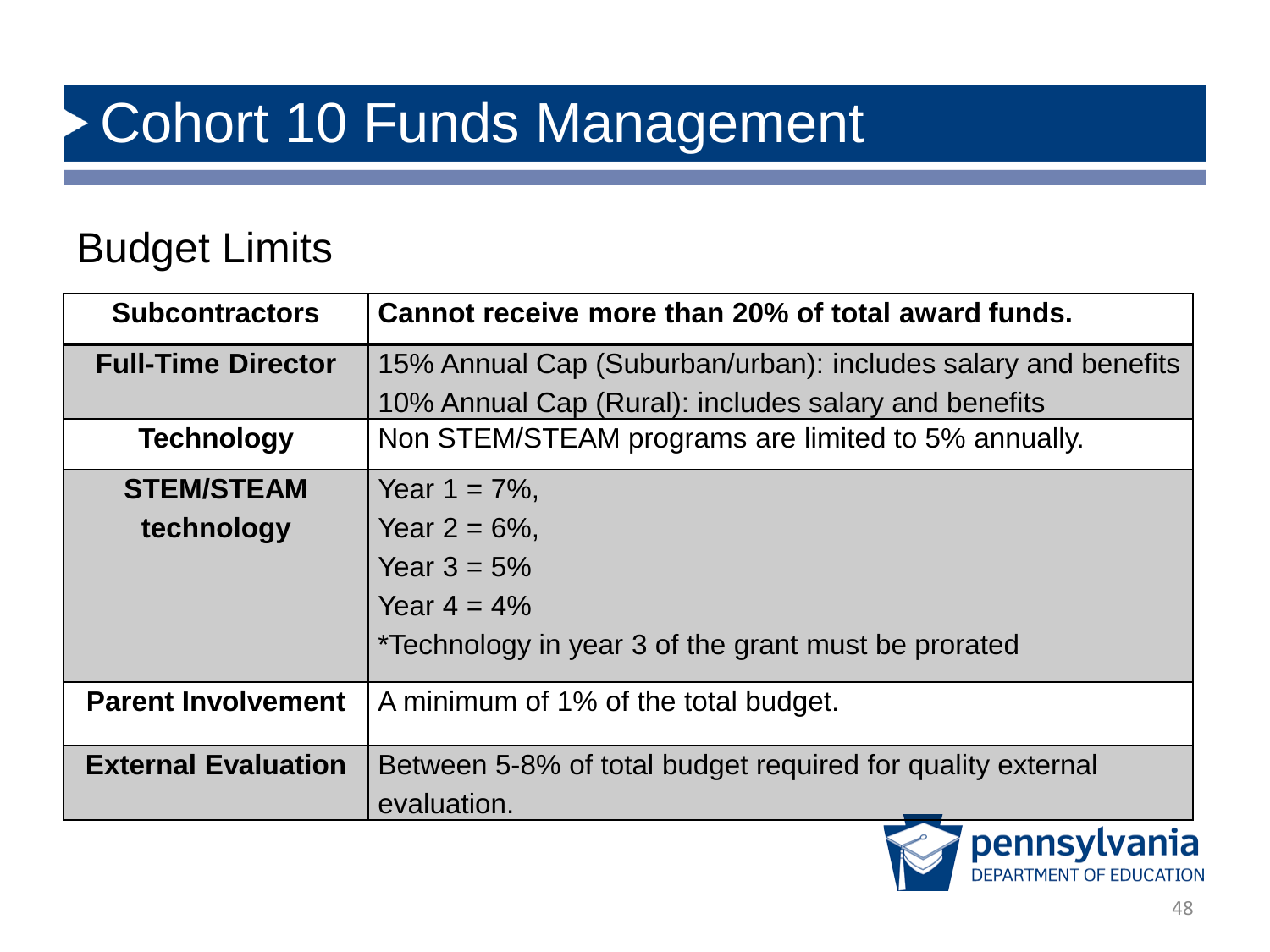#### Budget Limits Continued

| Internal evaluation-   | <b>Cannot exceed 2% of total budget</b>                          |  |
|------------------------|------------------------------------------------------------------|--|
| data entry             |                                                                  |  |
| <b>Professional</b>    | No more than 2% of the total budget, excludes required regional, |  |
| <b>Development</b>     | state, and national conferences                                  |  |
| <b>Gift Cards/Cash</b> | No gift cards or cash                                            |  |
| <b>Rentals/Leases</b>  | No vehicle rentals or leases, no airport car rentals             |  |
| <b>Field Trips</b>     | Request must be received 8 weeks prior.                          |  |
|                        | Total number of trips: Must be a reasonable amount with strong   |  |
|                        | links to the academic components of the afterschool program      |  |
| <b>Snacks/Food</b>     | Food purchases for cooking- related classes must be well         |  |
|                        | documented, approved in advance and in writing by PDE. Grant     |  |
|                        | funds for food and/or snacks must also be pre-approved.          |  |

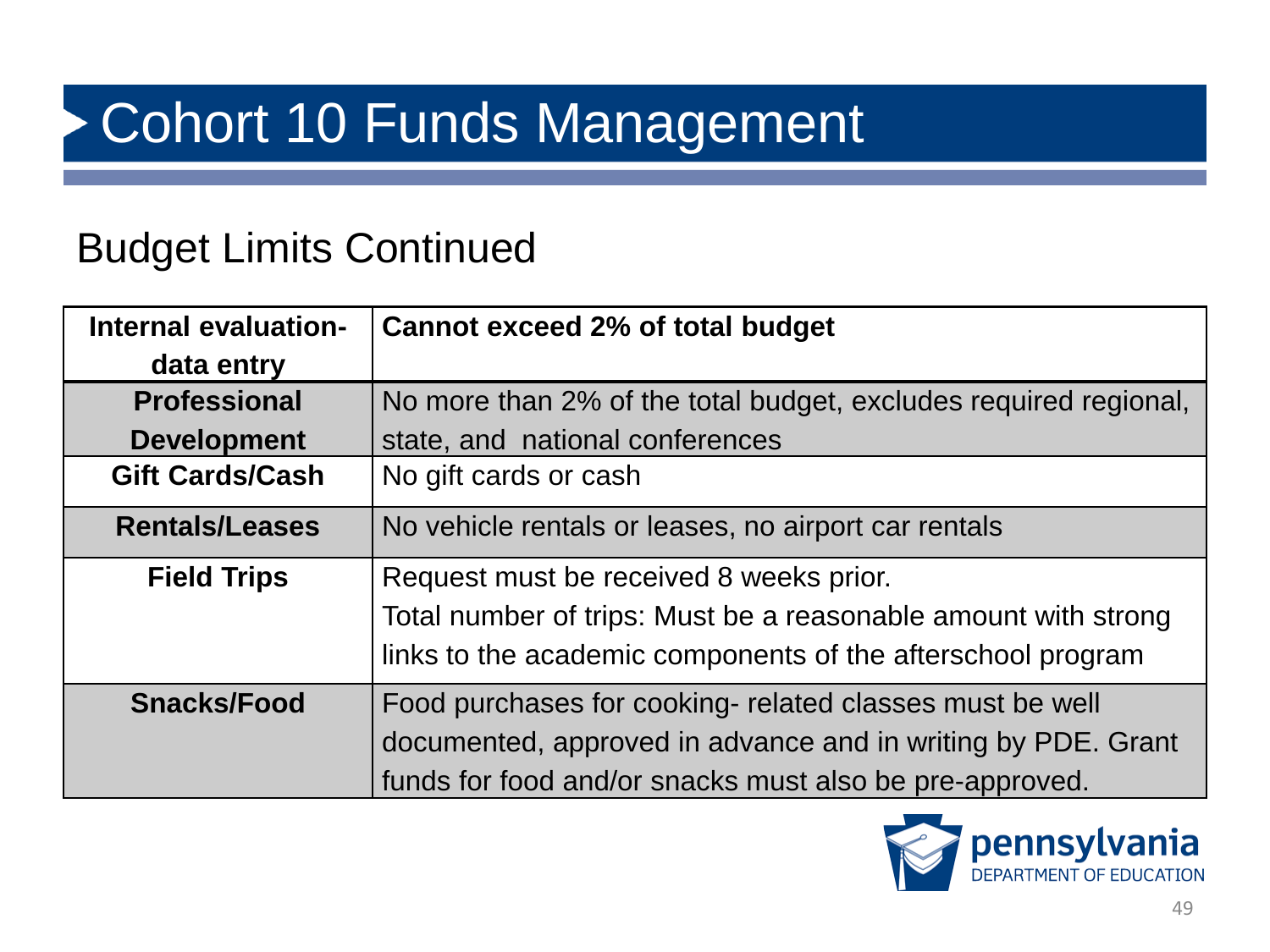#### Unallowable Expenses

- Pre-award costs
- Unapproved out-of-state or overnight field trips including retreats, lock-ins, etc.
- Incentives in excess of \$25 (no direct cash to students, no screen printed T shirts, no gift cards, tokens) Purchase of facilities or vehicles *(e.g., buses, vans or cars)*
- Land acquisition
- Capital improvements and permanent rénovations
- Supplanting federal, state or local funds
- Direct charges for items/services that the indirect cost rate covers
- Training and professional development materials that are available to grantees at no cost
- Dues to organizations, federations or societies for personal benefits
- Religious worship, instruction or proselytization

*For additional information, consult EDGAR, RFA Guidance, and the Uniform Grant Guidance*

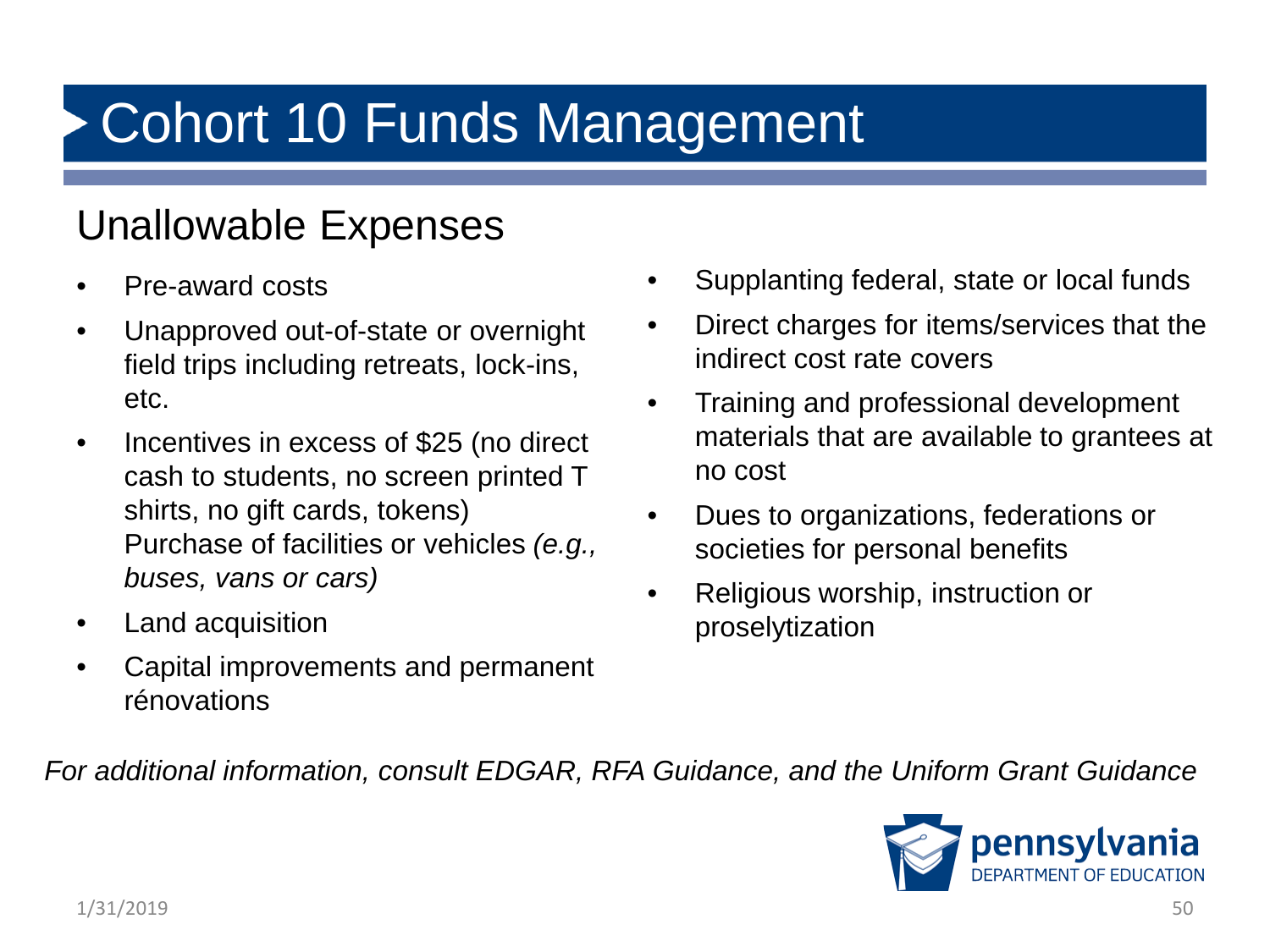#### Budget Do's and Don'ts

- Must be reasonable, allowable and allocable
- Don't exceed budget limits
- Personnel costs
- Equipment pre-award costs may not be charged against the grant.
- Include state and national conferences
- Program expenses
- Budget should reflect program design
- Employee clearances
- Fees for service
- Field trips
- Professional Development for staff